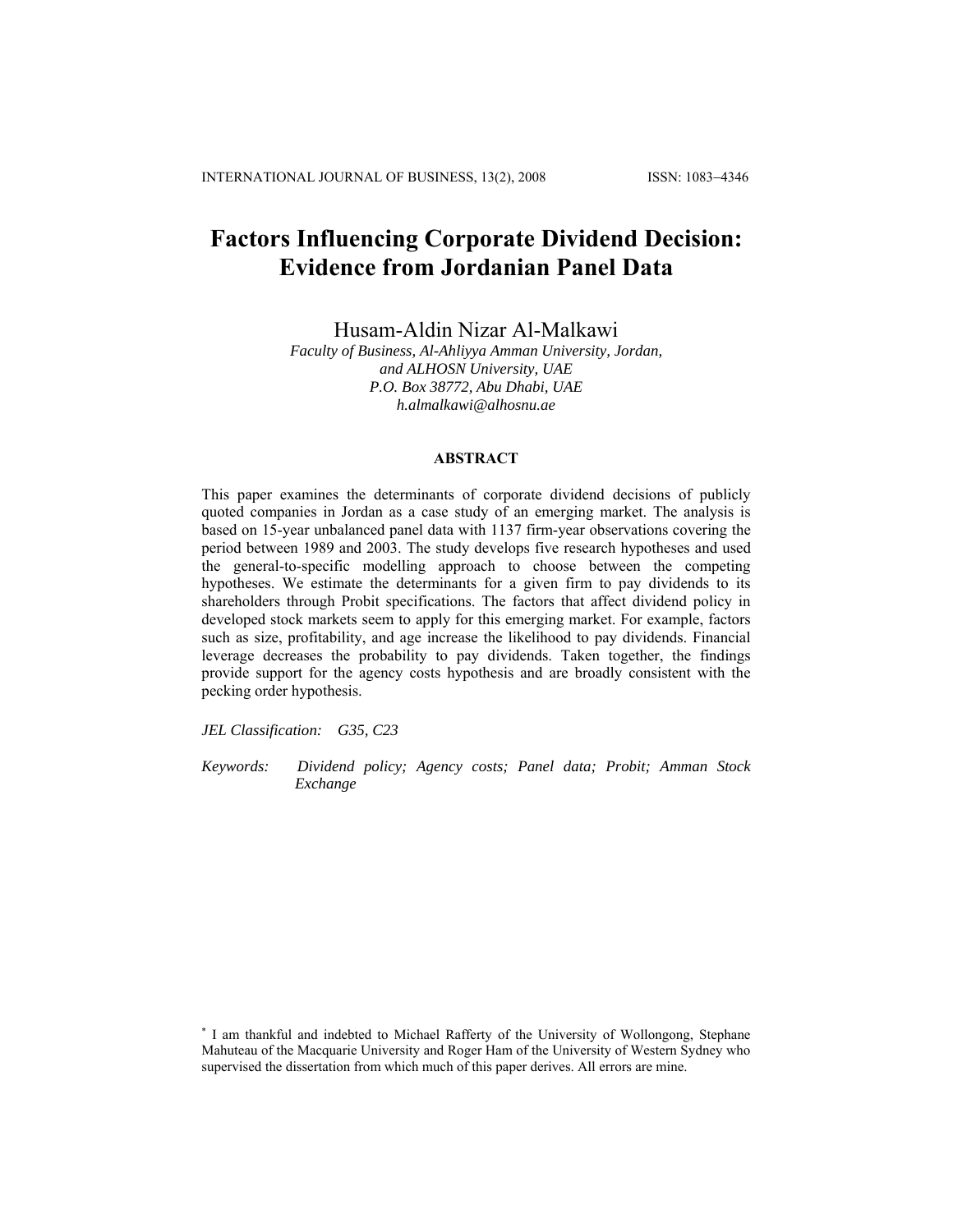## **I. INTRODUCTION**

While the argument of the irrelevance of corporate dividend policy in perfect capital markets has been very important in financial theory, there is also much controversy about dividend policy in the real world where market imperfections exist. The presence of information asymmetry, agency problems, taxes, and transaction costs all seem to make dividend policy matter. A large body of theoretical and empirical research has attempted to identify the determinants of corporate dividend policy. To date, however, there is no consensus about what factors affect corporate payout policy. The issue gets even more complicated when it comes to emerging markets. This study attempts to provide an insight into dividend policy in one emerging market, namely the Amman Stock Exchange (ASE), where there is a lack of evidence about the determinants of corporate dividend decisions.

Following Miller and Modigliani's (1961) pioneering dividend irrelevance hypothesis, financial economists have advanced a number of contradicting theories in an attempt to explain why corporate dividend policy does seem to matter in practice. Some theories have developed around the proposition that dividend policy is relevant due to the existence of (differential) taxes (see, for example, Litzenberger and Ramaswamy, 1979, Poterba and Summers, 1984, and Barclay, 1987). Others argue that clientele effects matter in dividend policy (see, for example, Pettit, 1977, Scholz, 1992, and Allen et al., 2000). Another dividend policy hypothesis suggests that dividend policy is affected by other market imperfections such as information asymmetries and agency costs. The former, known as signalling theory, predicts that firms can convey information to the market by paying dividends (see, for example, Bhattacharya, 1979, Miller and Rock, 1985, and Bali, 2003). The latter, known as agency theory, argues that dividends can reduce the costs of shareholder-manager (or controlling-minority shareholder) conflict (see, for example, Rozeff, 1982, Easterbrook, 1984, Jensen, 1986, and Alli et al.,  $1993$ <sup>1</sup>. Debate between these theoretical models remains unresolved. An important observation to emerge from this literature, however, is that once dividend policy is not irrelevant, there are many possible factors that may act as a determinant of dividend policy. Importantly also, the literature has concentrated mostly on dividend policy in developed capital markets. Both the unresolved nature of the theoretical debate, and relative neglect of dividend policy in developing capital markets motivated a consideration of the potential factors that may affect dividend policy in the case of Jordan.

The patterns of corporate payout policies not only vary over time but also across countries, especially between developed and emerging capital markets. Glen et al. (1995) found that dividend policies in emerging markets differed from those in developed markets. They reported that dividend payout ratios in developing countries were only about two thirds that of developed countries. More recently, Ramcharran (2001) also observed low dividend yields for emerging markets. Aivazian et al. (2003) compared a sample of firms operating in eight emerging markets with a sample of 99 US firms. In contrast to Glen et al. (1995) and Ramcharran (2001), they observed that, in general, payout ratios for emerging market firms were comparable to their US counterparts. It is worth pointing out that Aivazian et al. used the International Finance Corporation's (IFC) database, similar to that used by Glen et al. (1995), where only the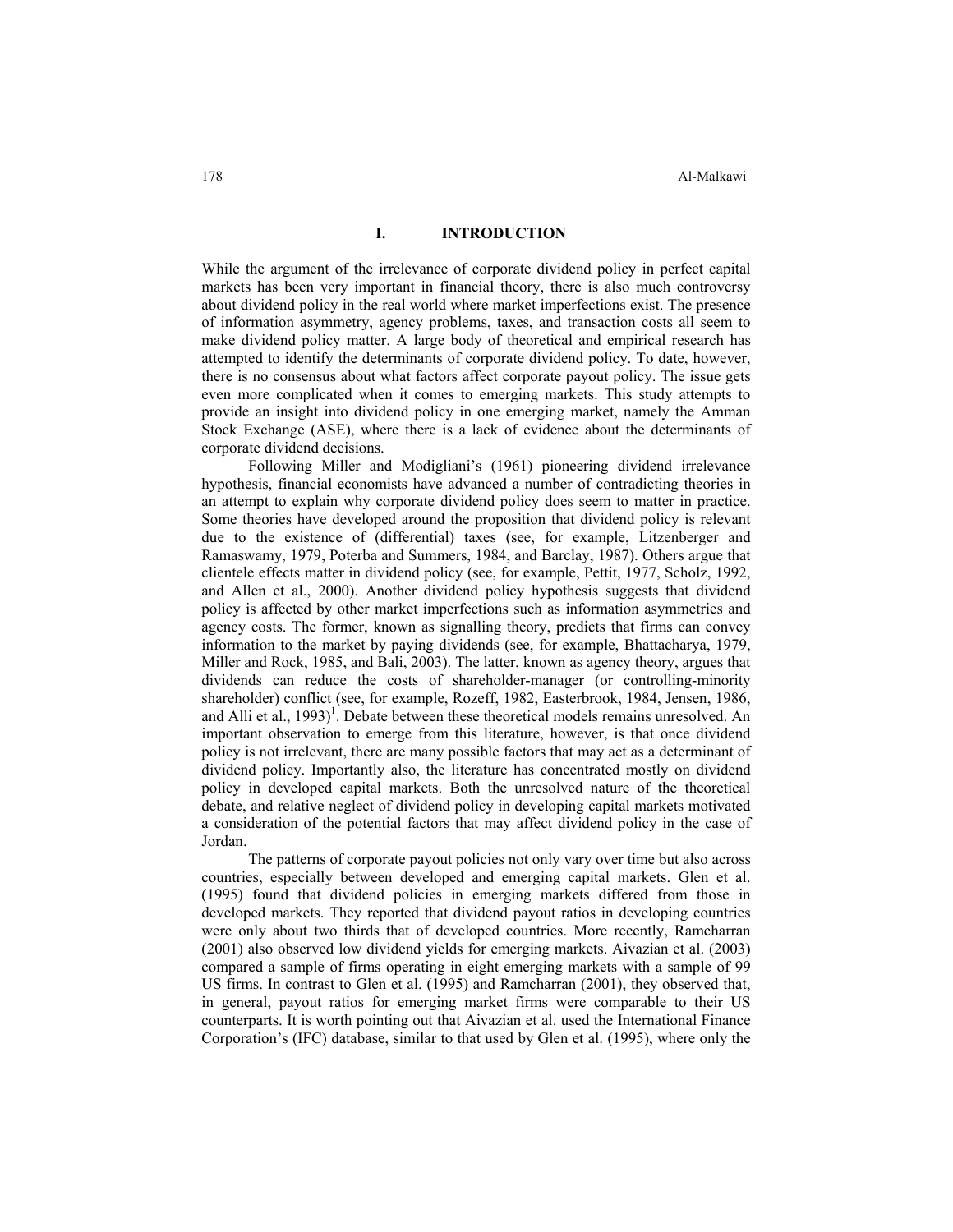largest firms were included from each emerging market. This may bias their results but underscores the controversial nature of dividend policy.

Emerging markets differ from those in developed countries in many aspects. They are often of more recent origins, have less information efficiency, more volatility, and are smaller in size (Kumar and Tsetsekos, 1999). Emerging markets also differ from those developed markets in other characteristics such as corporate governance, taxation on dividends and capital gains, and ownership structure. Moreover, emerging markets including Jordan are usually characterised by concentrated ownership<sup>2</sup>, and financial systems that are bank rather than market-based. In this case, banks can play an important role in closing the information gap between firm management and the market, rendering the role of dividends as a device for signalling or reducing agency costs less important. In addition, firms in emerging markets are subject to more financial constraints than their counterparts in developed markets, which may have some influence on their dividend policy. These differences, and the peculiarities of the particular markets themselves, raise the question about the extent to which competing dividend policy theories can apply to such markets, in particular to Jordan.

Nevertheless, emerging stock markets also generally have several similar characteristics. In this case, corporate dividend policy in Jordan, to some extent, may share some important similarities with other emerging markets. In some respects, Jordan provides an ideal ground for examining such theories and their implications for developed countries. It is a market that has been guided by international institutions, it has adopted an advanced trading pattern, and it seeks to model itself as a regional stock market. Thus, the findings of this study of firms traded on the Jordanian capital market could provide a fertile ground for future comparative research based on other emerging markets. Such findings may also provide the basis for reflection on empirical research in developed markets.

The study uses a firm-level panel data set of all publicly traded firms on the ASE between 1989 and 2003. The study develops five research hypotheses. A generalto-specific modelling approach is used to choose between the competing hypotheses. We estimate the determinants for a given firm to pay dividends to its shareholders through Probit specifications. The results presented here show that some factors that affect dividend policy in developed stock markets seem to apply for this emerging market, but often in different ways and on a different scale. The results suggest that ownership dispersion and the proportion of stocks held by insiders do not affect the probability that a firm will pay dividends. The results also show that larger, more profitable, and mature firms with few investment opportunities are much more likely to pay dividends. Taken together, the findings, partly, provide support for the agency costs explanation of dividend policy and are broadly consistent with the picking order hypothesis.

The rest of the paper proceeds as follows. Section II discusses the factors influencing firm's dividend decision and substantiating the use of the factors with relevant literature. Section III describes the data. Section IV explains the methodology. Section V reports the results. The last section summarises and concludes the paper.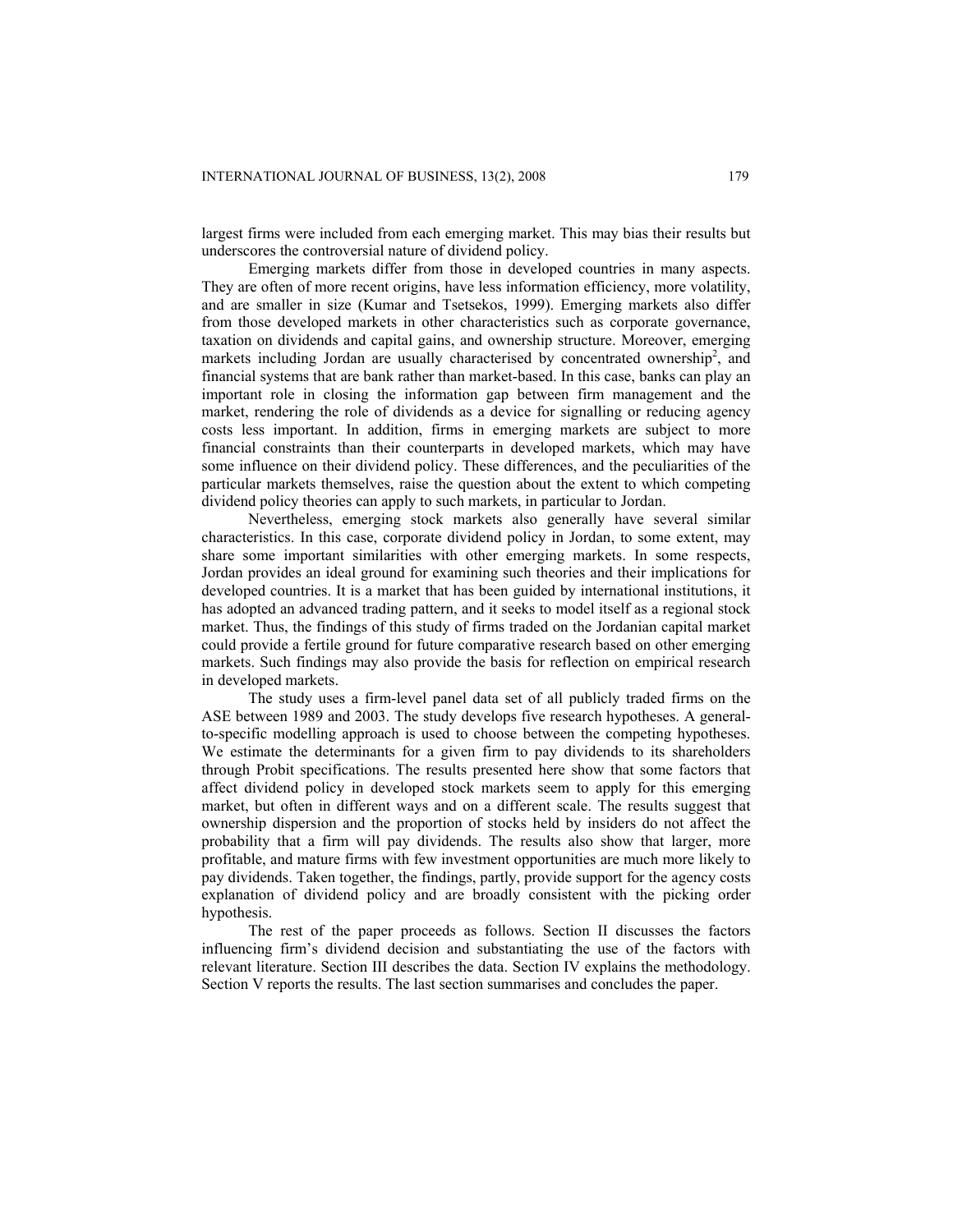## **II. FACTORS INFLUENCING DIVIDEND DECISION AND SELECTION OF PROXIES**

This section discusses the various factors that may affect corporate dividend decision, including the selection of the relevant proxy variables. Theses factors are often suggested by earlier studies to have important influences on dividend policy. The section also shows the research hypotheses to be tested.

#### **A. Agency Costs Variables**

The agency hypothesis of dividends posits that dividend payments can be used as a mechanism to alleviate agency problems (see, for example, Rozeff, 1982, Easterbrook, 1984, and Jensen et al., 1992, among others). The distribution of cash resources reduces the size of internally generated funds available to managers forcing them into the capital markets more frequently to obtain external financing, thereby subjecting managers to the scrutiny of the capital markets. In order to secure the needed funds, managers will have incentives to both disclose information and reduce agency costs (Easterbrook, 1984, and Moh'd et al., 1995). Therefore, dividend payments benefit shareholders by reducing the agency costs associated with monitoring managers in expanding this role to the capital market.

The payments of dividends also serve to reduce "free cash flow" from being wasted on unprofitable or negative net present value (NPV) projects. When a firm has exhausted all profitable growth opportunities, positive NPV projects, the agency problems between shareholders and managers will be more severe since the firm has excessive cash flow (Jensen, 1986). The payment of large dividends to shareholders reduces the discretionary funds available to managers, therefore reducing the potential overinvestment problem and minimising shareholder-manager conflict accordingly. However, Jensen (1986) argued that debt could also serve effectively as a substitute mechanism for dividends in reducing the agency costs of free cash flow<sup>3</sup>. This argument may apply to Jordan since the financial system in Jordan is bank-based and banks play an important role in financing business activities. A high proportion of Jordanian firms' capital structure is short-term debt and the dominant type of credit facilities granted by Jordanian banks is short-term in nature. Consequently firms must subject themselves to bank scrutiny more frequently when they approach banks for financing.

A crucial question is how to obtain a suitable proxy for agency costs. Rozeff (1982) argued that the larger the number of shareholders, the greater the dispersion of ownership, the more difficult and costly is monitoring. That is, agency costs increase with the dispersion of ownership. To control agency costs in firms whose owners are dispersed there will tend to be a greater demand for higher dividend-payout ratios. The variable NOSH, defined as the ratio of the number of shareholders to total shares outstanding at the end of fiscal year, is employed to measure the dispersion of ownership (see, Alli et al., 1993). The hypothesised relation between dividend payouts and the number of shareholders variable is expected to be positive.

The second proxy for agency costs is the percentage of a firm's common stock held by insiders (INSD). This proxy has been widely used in the literature (see, for example, Rozeff, 1982, Lloyd et al., 1985, Jensen, et al., 1992, and Holder et al., 1998)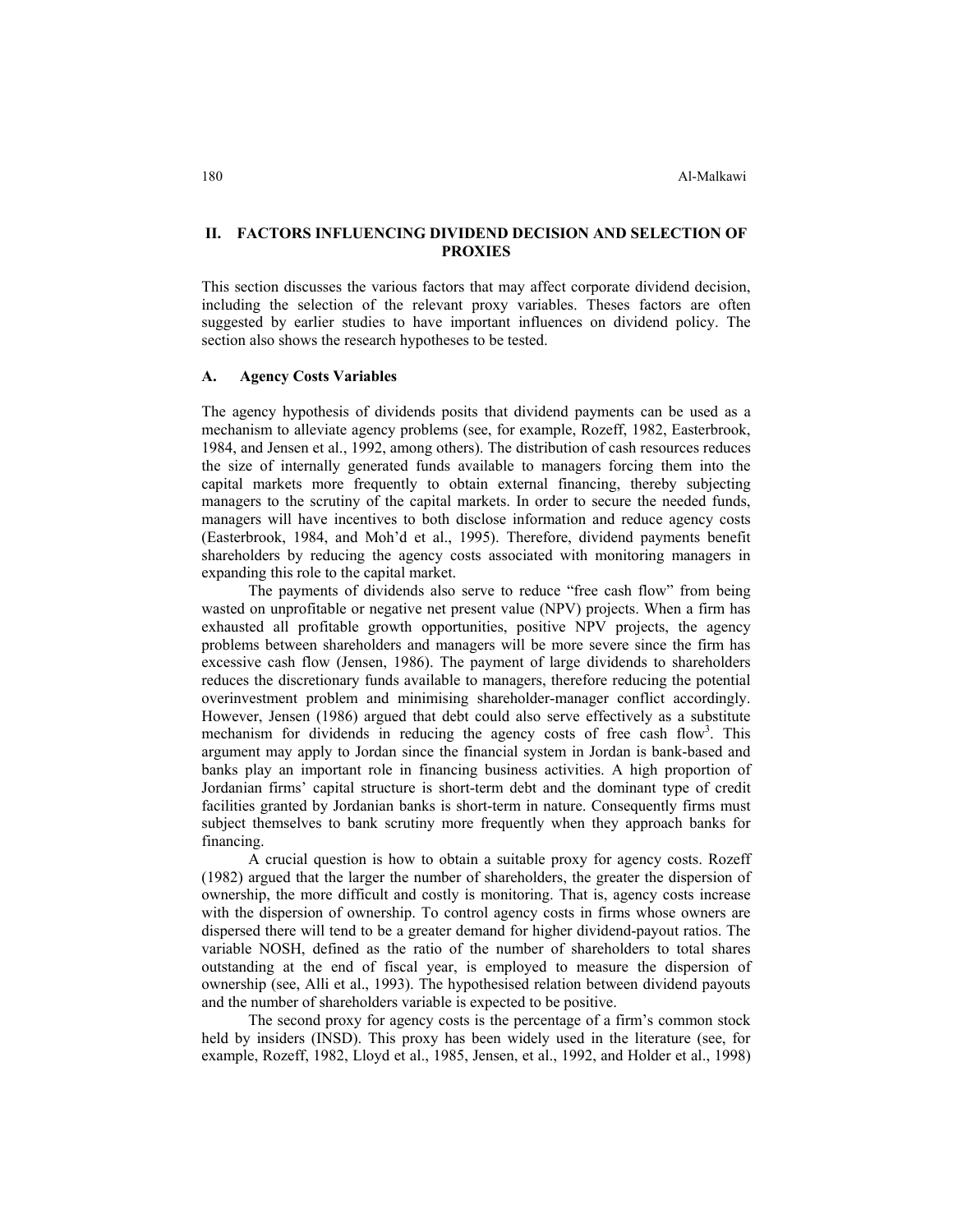It has been argued that agency costs may be reduced if insiders (managers, directors, and other executive officers) increase their ownership in the firm, because this can help to align the interests of both managers and shareholders (Jensen and Meckling, 1976). Therefore, the higher the proportion of managers in firm ownership, the less is the need for using dividends as a device to mitigate agency costs. Hence, the proportion of insider ownership (INSD) is expected to bear a negative relation to dividend payouts. Based on the discussion above the following hypothesis can be formulated:

H1: *Ceteris paribus, the probability of paying a dividend increases for firms with more ownership dispersion and less insider ownership*.

#### **B. Size Variable**

A large firm typically has better access to capital markets and finds it easier to raise funds with lower cost and fewer constraints compared to a small firm. This suggests that the dependence on internal funding decreases as firm size increases. Therefore, ceteris paribus, large firms are more likely to afford paying higher dividends to shareholders. Numerous empirical studies have documented that size is a significant determinant of a firm's dividend policy, and that it is positively related to dividends (see Lloyd et al., 1985, Barclay et al., 1995, Reeding, 1997, Holder et al. 1998, Fama and French, 2001, among others).

In this study, there are two main reasons for testing the relation between firm size and dividend policy. Firstly, consistent with prior research the firm's size should be included in the analysis as a control variable. Secondly, and more importantly, there is lack of research evidence available on the impact of size effects on dividend payouts in Jordan. To the best of the author knowledge, the only study tackled this issue is conducted by Aivazian et al. (2003), who found mixed results.

There are different measures of firm size (e.g. employment, sales, assets, and capitalisation). In this study, the firm's market capitalisation of common equity (SIZE) is used as a measure for size. This measure has frequently been used by earlier research (see, for example, Deshmukh, 2003). Based on the aforesaid discussion and consistent with previous research the size variable is expected to have a positive relationship with dividend payouts. This suggests the following hypothesis:

H2: *Ceteris paribus, the likelihood of paying a dividend increases with firm size.* 

#### **C. Profitability Variable**

The decision to pay dividends starts with profits. Therefore, it is logical to consider profitability as a threshold factor, and the level of profitability as one of the most important factors that may influence firms' dividend decisions. The theory suggests that dividends are usually paid out of the annual profits, which represents the ability of the firm to pay dividends. Thus, firms incurring losses are unlikely to pay dividends<sup>4</sup>. In his classic study, Lintner (1956) found that a firm's net earnings are the critical determinant of dividend changes. Furthermore, several studies have documented a positive relationship between profitability and dividend payouts (see, for example, Jensen et al, 1992, Han et al., 1999, and Fama and French, 2002). Evidence from emerging markets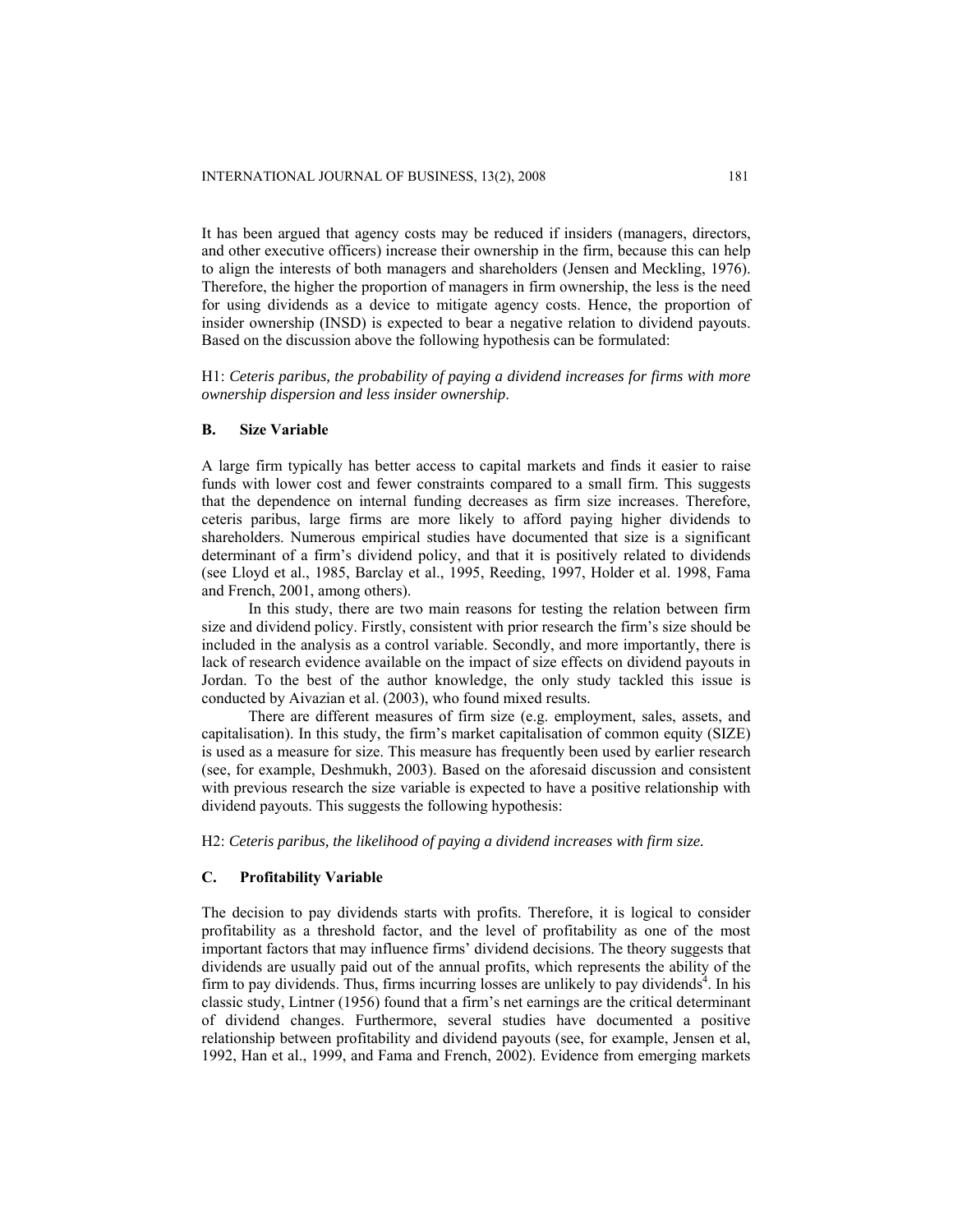also supports the proposition that profitability is one of the most important factors that determines dividend policy (see, for instance, Adaoglu, 2000, Pandey, 2001, and Aivazian et al., 2003)

The pecking order hypothesis suggests that firms finance investments first with the internal finance, and if external financing is necessary, firms prefer to issue debt before issuing equity to reduce the costs of information asymmetry and other transactions costs (Myers 1984, and Myers and Majluf, 1984). This financing hierarchy thesis might also have an effect on the dividend decision. That is, taking into account the costs of issuing debt and equity financing, less profitable firms will not find it optimal to pay dividends, ceteris paribus. On the other hand, highly profitable firms are more able to pay dividends and to generate internal funds (retained earnings) to finance investments. Therefore, the pecking order hypothesis may provide an explanation for the relationship between profitability and dividends. Fama and French (2002) used the expected profitability of assets in place for testing the pecking order hypothesis. Fama and French (2001, 2002) interpreted their results of the positive relationship between profitability and dividends as consistent with the pecking order hypothesis.

Based on the above discussion, profitability is expected to be a key determinant of corporate dividend policy in Jordan. To test this hypothesis, the after tax earnings per share is used as a measure of a firm's profitability (PROF). The hypothesised relationship between PROF and dividends is positive. Thus, the following hypothesis is proposed:

H3: *Ceteris paribus, the likelihood of paying a dividend increases for more profitable firms*.

#### **D. Financial Leverage Variable**

The financial structure of a firm consists of both debt (liabilities) and equity financing. Long-term financing usually refers to the firm's capital structure, and the extent to which a firm relies on debt financing is called financial leverage. In addition to the tax advantages (interests deduction on income), the use of debt financing can lever-up shareholders' return on equity. However, leverage entails risk; that is, when a firm acquires debt financing it commits itself to fixed financial charges embodied in interest payments and the principal amount, and failure to meet these obligations may lead the firm into liquidation.

 The risk associated with high degrees of financial leverage may therefore result in low dividend payments because, ceteris paribus, firms need to maintain their internal cash flow to pay their obligations rather than distributing the cash to shareholders. Moreover, Rozeff (1982) points out that, firms with high financial leverage tend to have low payouts ratios to reduce the transaction costs associated with external financing. In addition, some debt covenants have restrictions on dividend payments. Therefore, other things being equal, an inverse relationship between debt and dividend payouts seems plausible. A large body of research has reported a negative association between debt and dividends (see, for instance, Jensen et al., 1992, Agrawal and Jayaraman, 1994, and Gugler and Yurtoglu, 2003).

 Furthermore, as argued by Jensen (1986), debt can serve as a substitute device for dividends in reducing the agency costs of free cash flow. That is, when a firm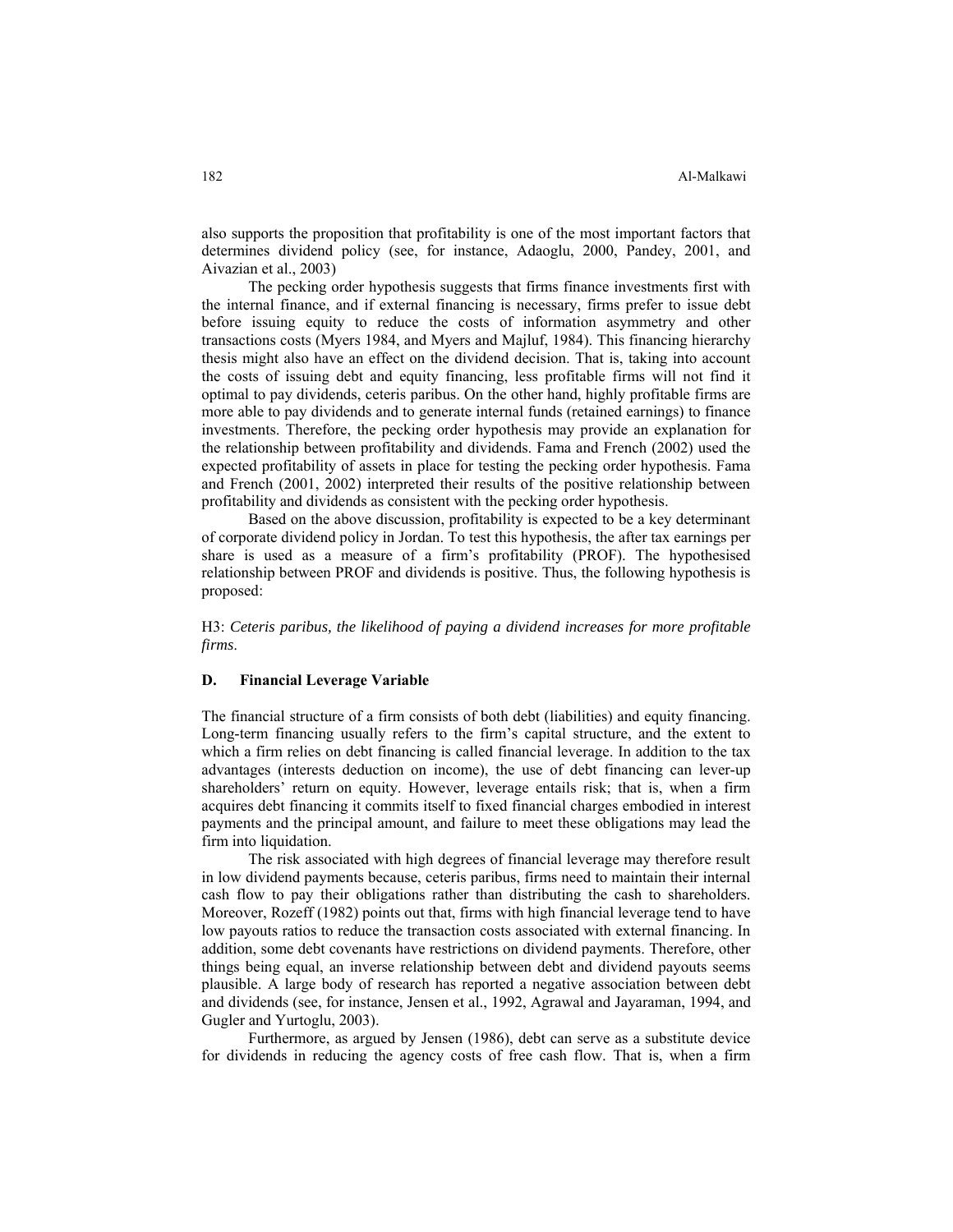obtains debt, it makes a fixed commitment to creditors, which reduces the discretionary funds available to managers and subjects them to the scrutiny of debt-suppliers. This suggests that, highly levered firms are expected to have low dividend payouts.

 To examine the extent to which debt can influence dividend decision, the study used the financial leverage ratio defined as the ratio of total short-term and long-term debt to total shareholders' equity (FLEVER). Based on the above discussion, a negative association is expected between dividends and financial leverage.

 The capital structure of Jordanian companies is generally characterised by a considerably low proportion of long-term debt, and due to the underdeveloped bond market in Jordan the main source of debt financing is banks. This implies that Jordanian companies are subject to more financial constraints. Fazzari et al. (1988) showed that firms facing greater financing constraints retain most of their income. For this reason, in the case of Jordan, debt may play a significant role in determining corporate dividend policy. Aivazian et al. (2003) provide empirical support for this prediction in relation to Jordan. We believe that more tests need to be conducted in order to have conclusive evidence about the relationship between debt and dividend policy in Jordan. Therefore, the following hypothesis is proposed:

H4: *Ceteris paribus, the probability of paying a dividend increases with low financial leverage*.

## **E. Growth and Investment Opportunities Variables**

According to Miller and Modigliani (1961), in perfect capital markets, corporate investment and dividend decisions are independent. However, in the presence of market imperfections such as taxes, flotation costs, and agency costs, both dividend and investment decisions might be closely related or interdependent. The relationship between investment and dividend policies can be seen from two perspectives. Firstly, by paying dividends a firm is forgoing a relatively cheap source of financing, i.e. retained earnings, as compared to debt and new equity issues. Secondly, dividend payments reduce the firm's available funds for investment activities. In other words, dividends and investments are competing for limited and low-cost internal funds (see Elston, 1996).

 This suggests that in imperfect capital markets there may be a link between dividends and investments. Intuitively, firms with high growth and investment opportunities will need the internally generated funds to finance those investments, and thus tend to pay little or no dividends. In contrast, firms with slow growth and fewer investment opportunities are likely to pay more dividends. Note that this prediction is consistent with the free cash flow hypothesis. That is, companies with low investment opportunities are likely to have an overinvestment problem, hence by paying dividends companies can limit management's policy of overinvesting (see Jensen, 1986, and Lang and Litzenberger, 1989). Furthermore, the negative relationship between firms' growth opportunities and dividend payouts is consistent with the pecking order theory of Myers and Majluf (1984). Myers and Majluf suggested that firms experiencing high growth opportunities will have low payout ratios.

 Researchers such as Rozeff (1982), Jensen et al. (1992), Alli et al., (1993), Deshmukh (2003), and many others, have found a significant negative relationship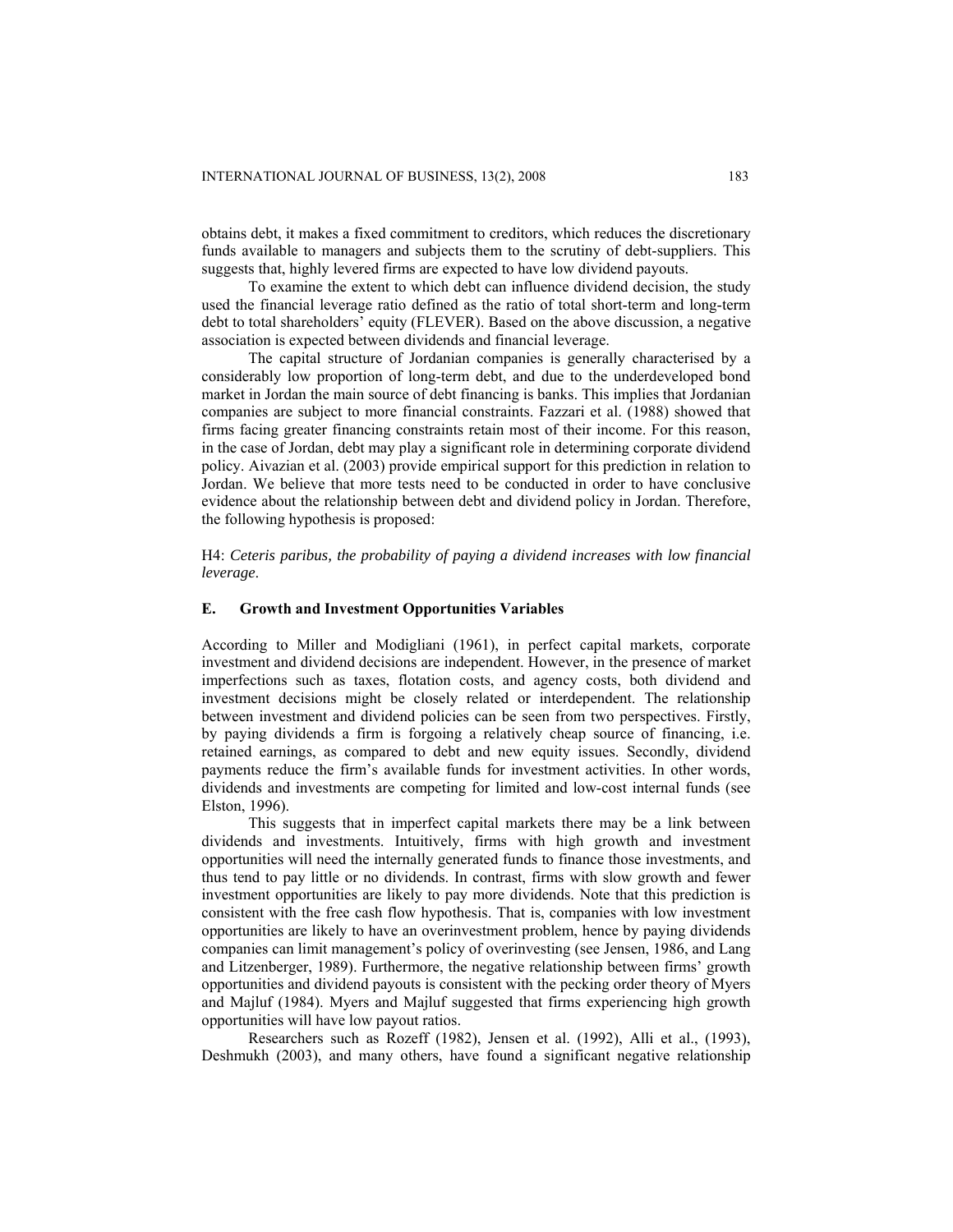between dividends and firms' investment opportunities. Barclay et al. (1995) document that, investment opportunities are a significant determinant of corporate dividend policy. More recently, Fama and French (2001) affirmed that investment opportunities influenced dividend decision. They found that firms with better growth and investments opportunities have lower payouts.

 Furthermore, according to the "maturity hypothesis" presented by Grullon et al. (2002), as firms become mature their growth and investment opportunities shrink, resulting in a decline in their capital expenditures. Thus, more free cash flows are available to be paid as dividends. Grullon et al*.* point out that a dividend increase is a sign of "changes in a firm's life cycle, especially as to a firm's transition from higher growth phase to a lower growth phase" (p.389). Using a large sample of dividend change announcements of US firms for the period 1967 to 1993, Grullon et al*.* found that, firms that increase dividends experience decline in their systematic risk and profitability. They stated"… according to the maturity hypothesis, an increase in dividends is informative about a shrinking investment opportunity set, declining systematic risk, declining return on assets, and profit growth" (p.423).

 A decline in a firm's risk is perceived as good news, while decrease in profitability is bad news. In their study, Grullon et al. showed that the stock market reacts positively to a dividend-increase announcement, which implies that the good news about risk reduction dominates the bad news about declining in profitability. In addition to the good news associated with the decrease in the systematic risk, the market may perceive a dividend increase as helping to reduce the overinvestment problem. Grullon et al. concluded "… an increase in dividends may not only convey information about changes in the firm's fundamentals but also about the management's commitment not to overinvest" (p.423). In sum, Grullon et al.'s findings are consistent with the free cash flow hypothesis but not with the signalling hypothesis.

 In order to test whether investment opportunities affect dividend policy, an adequate proxy(s) should be chosen. The first proxy for growth and investment opportunities is the firm's price earnings ratio (PER). Several researchers have used PER as a proxy for growth opportunities (see, for example, Ang and Peterson,1984, Constand et al., 1991, and Glen et al.,1995) The PER is a good indicator of future growth prospects since it incorporates the market assessment of a firm's future cash flows. Investors are willing to pay a premium for fast growing companies, i.e. those companies that usually retain their earnings to finance future growth. Other things held constant, firms with higher PE ratios have higher growth than firms with low PE ratios (positive relation with growth options). Therefore, a negative relationship between PER and dividend payouts is expected.

 Generally speaking, mature companies are likely to be in their low-growth phase with less investment opportunities (see Barclay et al., 1995, Grullon et al., 2002, and Deshmukh, 2003). These companies are relatively older and do not have the incentives to build-up reserves as a result of low growth and few capital expenditures, which enable them to follow a liberal dividend policy. On the contrary, new or young companies need to build-up reserves to face their rapid growth and financing requirements. Hence, they retain most of their earnings and pay low or no dividends. Therefore, the age of the firm (AGE) is used as a proxy for the firm's growth opportunities<sup>5</sup>. Although this proxy is not commonly used in finance literature, several studies have related firm growth to age (see Evans, 1987, Farinas and Moreno, 2000,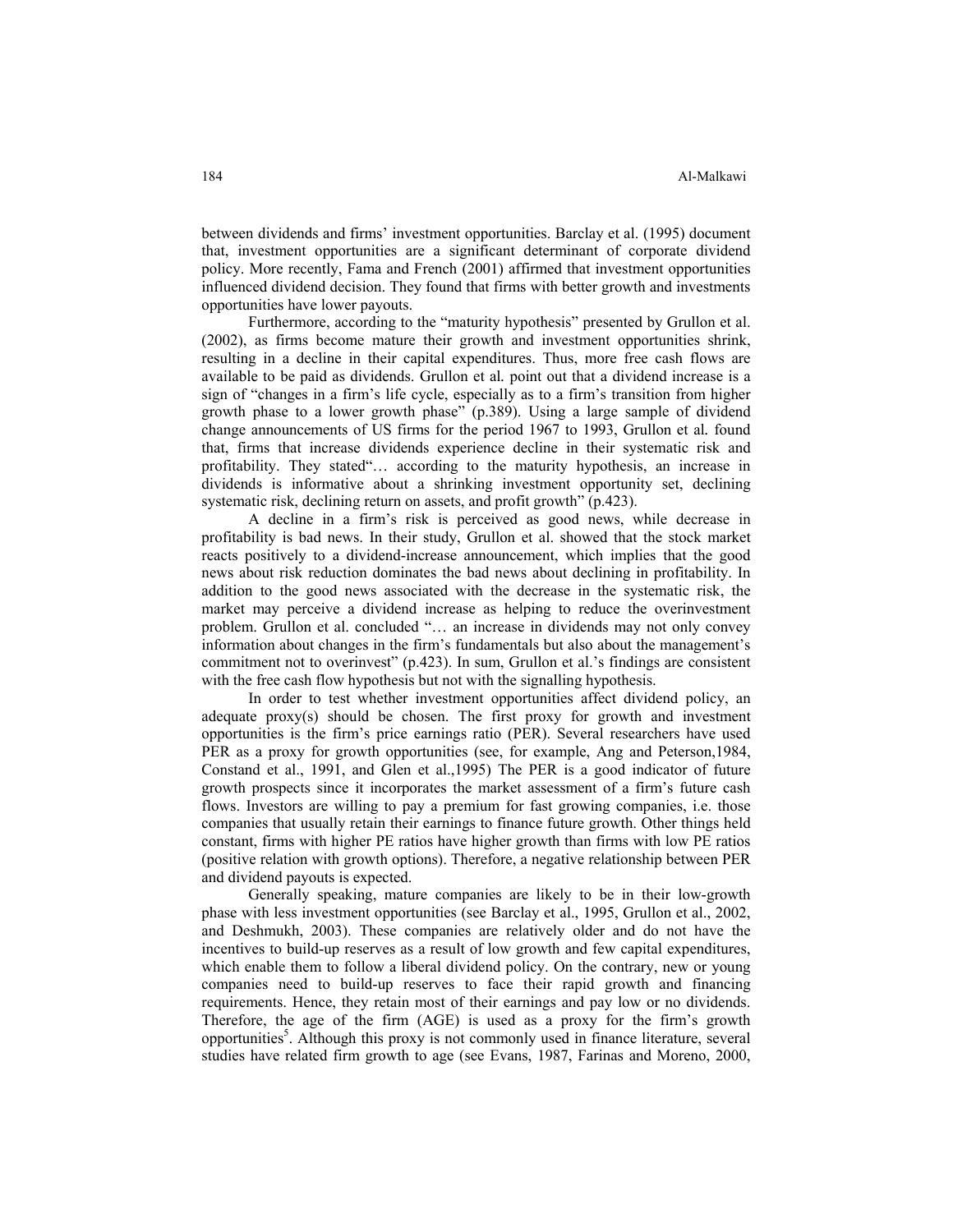and Huergo and Jaumandreu, 2004, among others). Other things held constant, as a firm gets older its investment opportunities decline leading to lower growth rates, consequently reducing the firm's funds requirements for capital expenditures. Therefore, dividend payout should be positively related to the firm's age. Yet, the impact of age is not expected to always be linear. Thus, the effect of age is allowed to be non-linear by including the age squared (AGESQ). If the coefficient on AGESQ appears to be negative, then the assumption of a quadratic relationship between age and dividends is true (see Al-Malkawi, 2005). Based on the foregoing discussion, the following hypothesis is proposed:

H5: *Ceteris paribus, mature firms with less investment opportunities are more likely to pay dividends*.

## **III. DATA**

The data employed is derived from the annual report publications of public shareholding companies held by the Amman Stock Exchange (ASE). The data is available on compact disks (CDs) from the year 1989 onward, and these CDs contain different Guides. Each Guide includes data for all listed companies divided among four economic sectors: industrial, services, insurance, and banking. The financial data used in this study has been constructed mainly from four Guides, 1994, 1997, 2001 and 2003. The study period is from 1989 to 2003, i.e. 15 years of consistent data. This is adequate for conducting this type of dividend study. The analysis is based on annual data, because the data set is annual.

 From the available financial data, the database was constructed including all financial figures for all companies. The sample consists of 160 companies of which 75 are industrial companies, 43 service companies, 26 insurance companies, and 16 banks<sup>6</sup>. These companies ranged from old to newly established ones, and some companies were de-listed during the study period. Therefore, the number of observations for each company is different. In order to gain the maximum possible observations, pooled cross-section and time-series data is used. Because the number of observations for each company is not identical, this results in an unbalanced panel.

 The present study includes both dividend-paying as well as non-dividendpaying firms. The exclusion of non-dividend-paying firms results in a well-known selection bias problem. As Deshmukh (2003, p.253), for instance, observed "If firms find it optimal to not pay dividends, then their exclusion from any empirical analysis may create a selection bias in the sample, resulting in biased and inconsistent estimates of the underlying parameters" (see also Kim and Maddala,1992).

#### **IV. METHODOLOGY**

## **A. The General-to-Specific Method**

In Section 2 five hypotheses were developed and a set of related proxy variables were identified. The selected variables constitute the general model to be tested in order to determine the factors that may affect dividend policy in the case of Jordan. To choose between the competing hypotheses and to arrive at the best model that fits the data the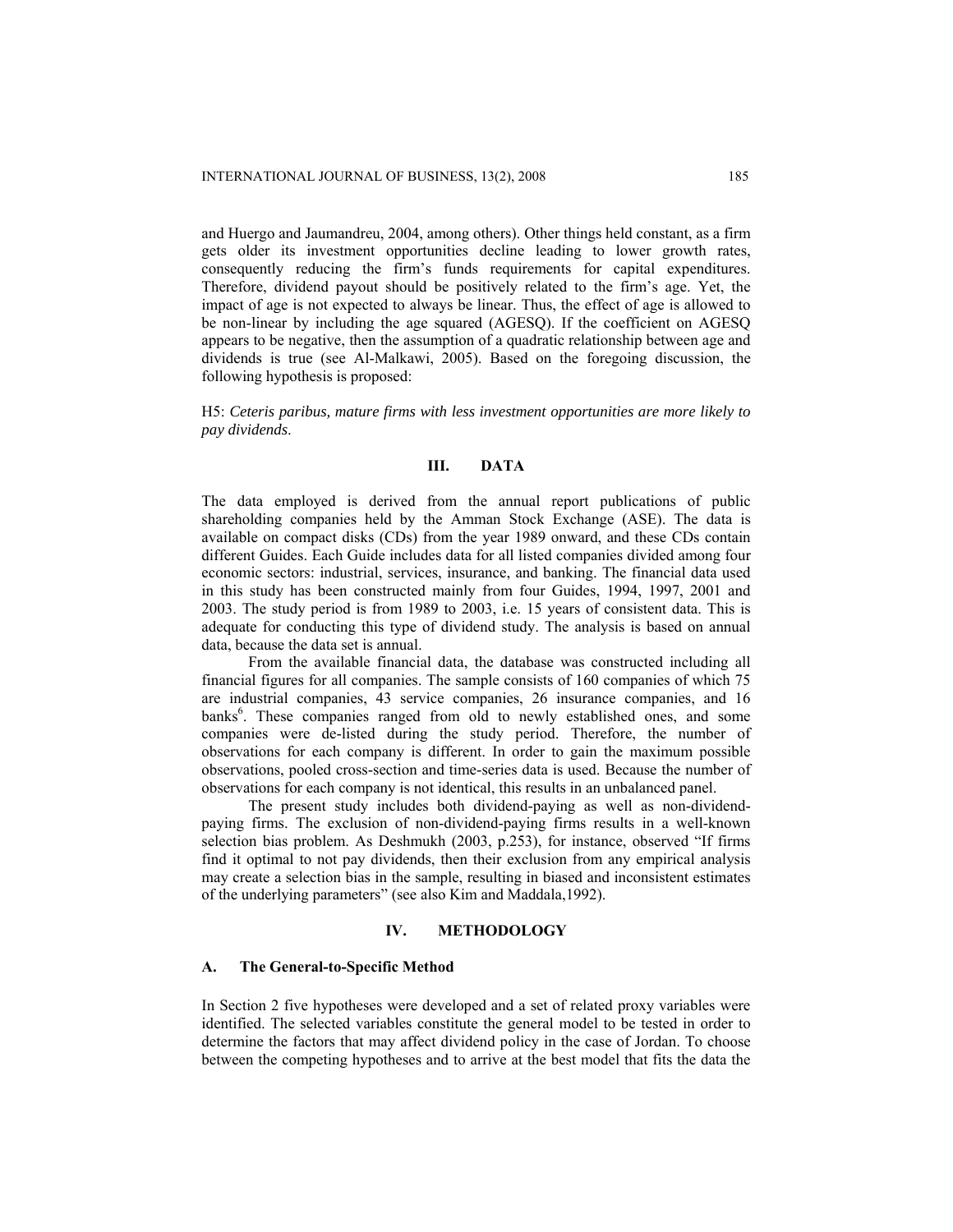general-to-specific method is used. The general-to-specific method is generally referred to as the London School of Economics approach to econometric modelling (Hendry, 1995). The method "involves the formulation of a 'general' unrestricted model that is congruent with the data and the application of a 'testing down' process, eliminating variables with coefficients that are not statistically significant, leading to a simpler 'specific' congruent model that encompasses rival models" (Owen,2003, p.609).

Within the framework of the general-to-specific method, the model specification begins with a general (unrestricted) model incorporating all the variables that have been identified and supported by the theory covering various competing hypotheses. This process takes the following form of Model 1:

$$
y_{it} = \alpha_i + \sum_{j=1}^{n} \beta_j x_{i,j,t} + \varepsilon_{it},
$$
 (1)

where  $y_{it}$  is the dependent variable for firm i in period t, and  $x_{i,j,t}$  is explanatory variable j for firm i in period t,  $\alpha$  and  $\beta$  are parameters, n is the number of explanatory variables, and  $\varepsilon_{it}$  is the error term, which is assumed to be iid  $N(0,\sigma^2)$ .

Next, from the general model a more specific (restricted) model can be obtained by eliminating the variables with insignificant *t*-statistics. An appropriate test statistic (Wald test) is conducted to test the validity of these restrictions. That is, to ensure that the coefficients of the dropped variables are jointly not different from zero. This step will produce the more parsimonious model, Model 2:

$$
y_{it} = \alpha_i + \sum_{j=1}^{n-k} \beta_j x_{i,j,t} + \varepsilon_{it},
$$
 (2)

where k is the number of restrictions or the variables eliminated from the general model.

The previous step is repeated and other jointly insignificant variables are removed until the model specification contains all variables that are statistically significant. Further, in testing the competing models the likelihood-ratio (LR) test is carried out. The statistic  $LR = -2[LogL<sub>R</sub> - LogL<sub>UR</sub>]$  follows a  $\chi^2(k)$ , where k is the number of restrictions and the null model is the restricted model. This test enables us to see whether the additional parameters in the unrestricted model significantly increase the likelihood. In other words, to confirm whether or not the unrestricted model is statistically different from the restricted model.

The general model to be estimated using the Probit specification, for firm  $i$  in period  $t$  (mathematical signs indicate the hypothesised impact on the probability to pay dividends, PAYDIV) can be written as:

$$
PAYDIV = F\left[\begin{matrix} NOSH(+), NSD(-), AGE(+), AGESQ(-), PER(-), \\ FLEVER(-), SIZE)(+), PROF(+), FINST(\pm) \end{matrix}\right]
$$
(3)

where the variables are defined in Table 1 below.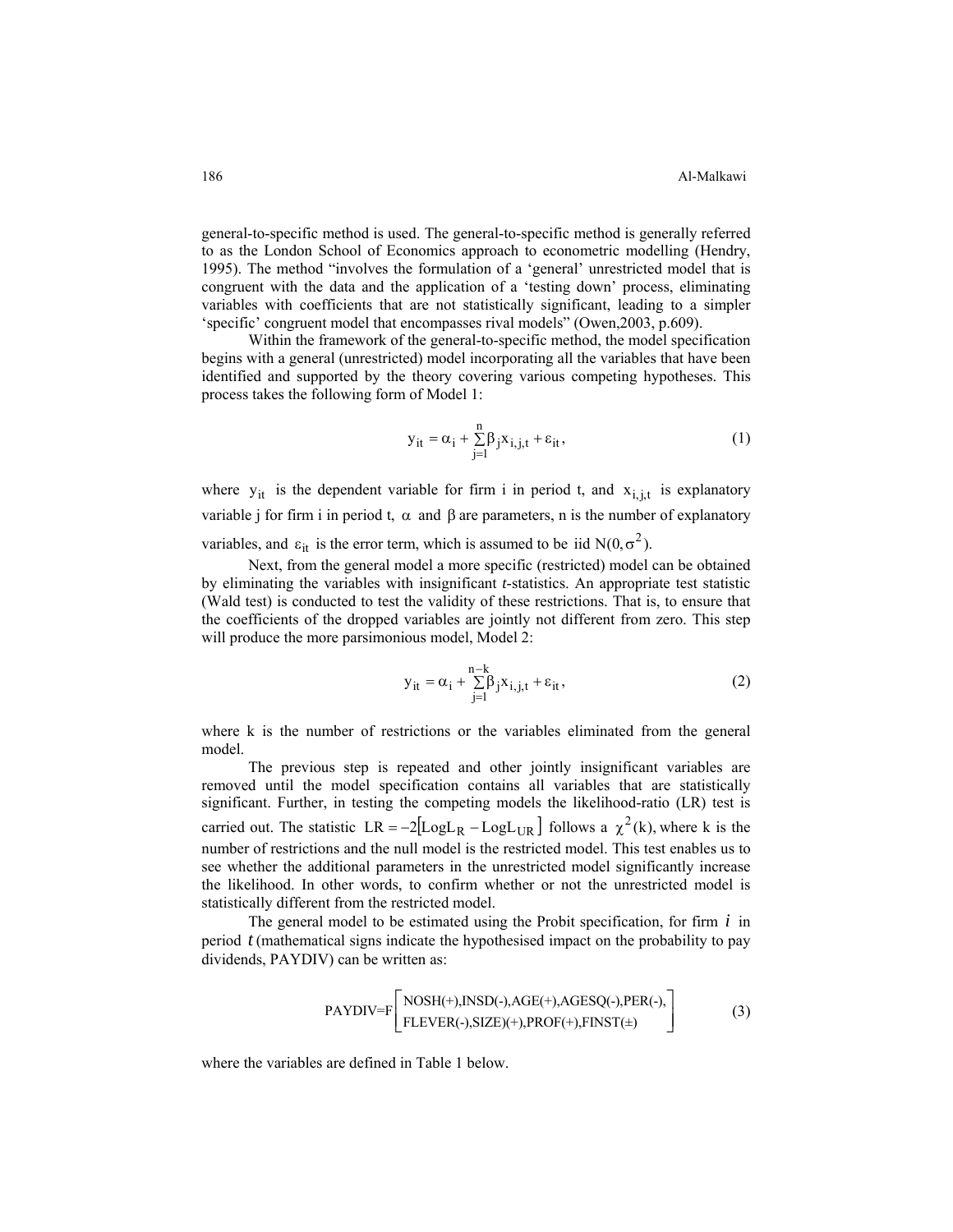| <b>Hypothesis</b>          | Proxy(s)                                                                            | <b>Expected</b><br>Sign |
|----------------------------|-------------------------------------------------------------------------------------|-------------------------|
| $H_1$ : Agency costs       | NOSH: the ratio of the number of common<br>shareholders to total shares outstanding | Positive                |
|                            | INSD: percentage held by insiders                                                   | Negative                |
| H <sub>2</sub> : Size      | SIZE: natural log of market capitalisation                                          | Positive                |
| $H_3$ : Profitability      | PROF: earnings per share                                                            | Positive                |
| $H_4$ : Financial leverage | FLEVER: total debt-to-equity ratio                                                  | Negative                |
| $H_5$ : Growth and         | PER: price earnings ratio                                                           | Negative                |
| Investment opportunities   | AGE: age of the firm                                                                | Positive                |
|                            | AGESQ: the square of AGE                                                            | Negative                |
| Control variable           | FINST: is a dummy variable to control for                                           | Negative/               |
|                            | industry effects equals one if a firm belongs to                                    | Positive                |
|                            | financial sectors, and zero otherwise.                                              |                         |
| Dependent variable         | PAYDIV: equals one if the firm paid dividends in                                    | Dependent               |
|                            | year t, and zero otherwise                                                          | variable                |

| Table 1                                            |  |
|----------------------------------------------------|--|
| Summary of research hypotheses and proxy variables |  |

### **B. Probit Estimation**

An important question to be answered in this paper is what are the determinists of the decision to pay dividends for companies listed at the ASE. In other words, what factors affect the probability to pay dividends of those companies? In order to answer such a question the Probit estimation is used. The probability to pay dividends is estimated using the random effects specification on panel data (see Arulampalam, 1999). The model is defined as:

$$
y_{it}^* = \beta' x_{it} + u_{it}
$$
 (4)

The dichotomous variable y, observed, is related to the latent variable  $y_{it}^{*}$  by the

relation:  $y_{it} = 0.11 y_{it} = 0$  with ⎪⎭  $\bigg\}$  $\frac{1}{2}$  $\overline{\mathcal{L}}$ ⎪ ⎨  $\sqrt{ }$  $=1$  if  $y_{it}$  >  $=0$  if  $y_{it}^* \leq$  $y_{it}$  = 0 if  $y_{it} \le 0$ <br>= 1 if  $y_{it}$  > 0  $\begin{cases} = 0 & \text{if } y_{\text{it}}^* \leq 0 \\ 1 & \text{if } y_{\text{it}}^* \leq 0 \end{cases}$  with  $y_{\text{it}} = 1$  if the firm i paid dividends at period t, and

 $y_{it} = 0$  otherwise, where i indexes individuals (firms) i=1,...,N, t indexes time periods (years)  $t=1,...,T$ ,  $x_{it}$  is a vector of explanatory variables, represents the set of the individual exogenous characteristics of the firms that are assumed to condition the firms' decisions on dividend policy, β is a vector of corresponding coefficients, and *u* is the error term, which is assumed to be iid  $N(0, \sigma_{\epsilon}^2)$ . To estimate  $\beta$  is the maximum likelihood estimation method (MLE) is used<sup>7</sup>.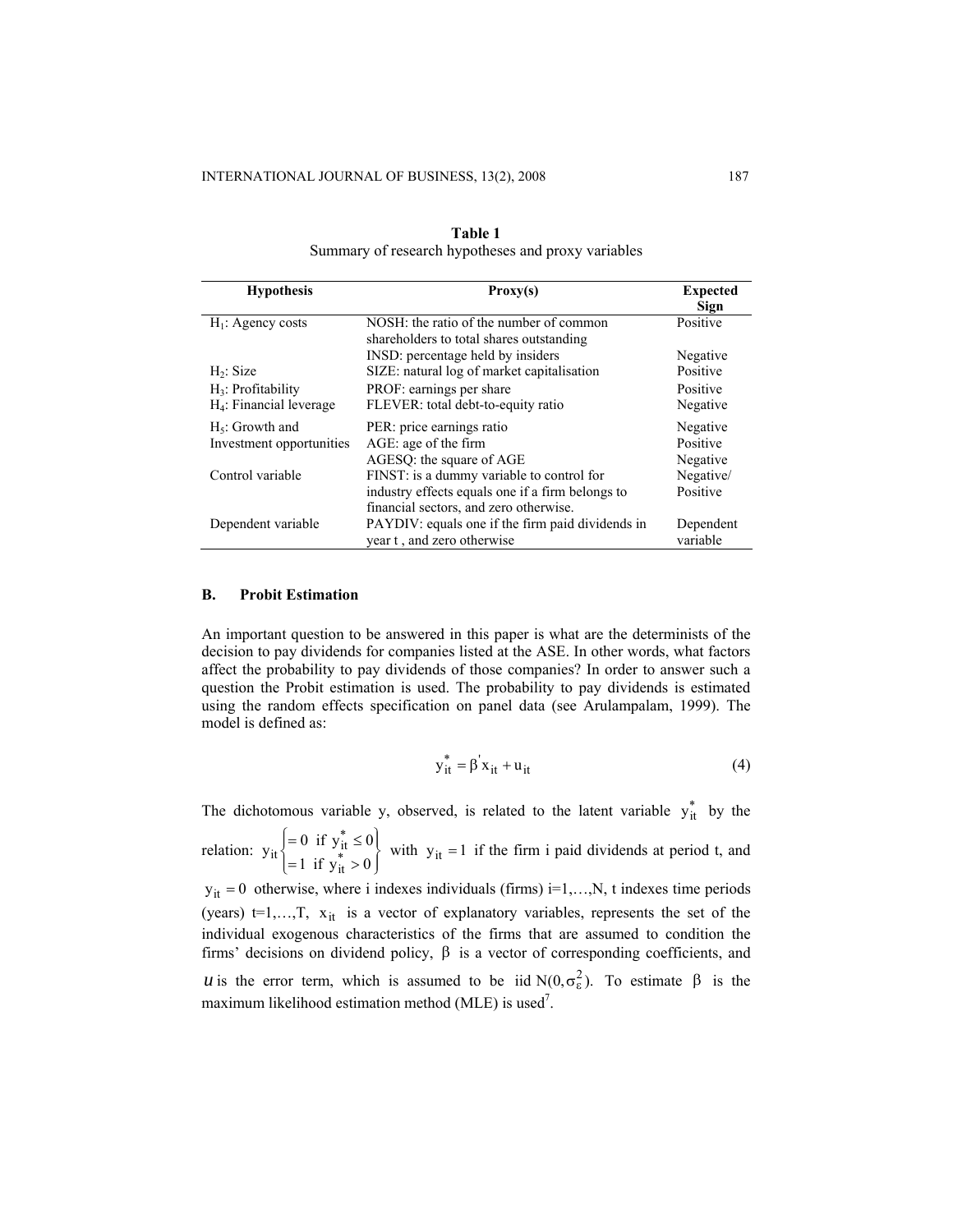### **V. RESULTS**

Table 2 presents the summary statistics of all the independent variables used in the analysis. The table reports the mean, median, standard deviation, coefficient of variation, and the number of observations for each variable. The coefficient of variation indicates that there is a significant variation among the explanatory variables.

| Table 2 |                                                      |  |  |  |  |  |  |
|---------|------------------------------------------------------|--|--|--|--|--|--|
|         | Descriptive statistics for the independent variables |  |  |  |  |  |  |

| Variable                           | Mean               | Median               | Std. Dev. | Coefficient of Variation*           | Obs. |
|------------------------------------|--------------------|----------------------|-----------|-------------------------------------|------|
| <b>NOSH</b>                        | 0.0009             | 0.0003               | 0.0034    | 3.7778                              | 1256 |
| <b>INSD</b>                        | 0.3224             | 0.3000               | 0.2503    | 0.7764                              | 1330 |
| AGE                                | 18.1031            | 15                   | 14.1508   | 0.7817                              | 1271 |
| <b>AGESO</b>                       | 527.8072           | 225                  | 797.4997  | 1.5110                              | 1271 |
| <b>PER</b>                         | 4.6805             | 9.3041               | 498.9438  | 106.6005                            | 1242 |
| <b>FLEVER</b>                      | 1.9624             | 0.6041               | 4.5633    | 2.3254                              | 1248 |
| <b>SIZE</b>                        | 15.7835            | 15.6152              | 1.4655    | 0.0929                              | 1147 |
| <b>PROF</b>                        | 0.2165             | 0.0480               | 1.5370    | 7.0991                              | 1250 |
| <b>FINST</b><br><b>AT . TY !!!</b> | 0.2553<br>$\cdots$ | $_{0}$<br>---------- | 0.4362    | 1.7086<br>$\sim$ $\sim$<br>$\cdots$ | 1316 |

Note: Variables are defined in Table 1. \* Coefficient of variation = Std. Dev. / Mean

**Table 3**  Correlation matrix of the explanatory variables

|               | <b>NOSH</b> | <b>INSD</b> | AGE      | <b>AGESO</b> | <b>PER</b> | <b>FLEVER</b> | <b>SIZE</b> | <b>PROF</b> | <b>FINST</b> |
|---------------|-------------|-------------|----------|--------------|------------|---------------|-------------|-------------|--------------|
| <b>NOSH</b>   | 1.000       |             |          |              |            |               |             |             |              |
| <b>INSD</b>   | $-0.129$    | 1.000       |          |              |            |               |             |             |              |
| AGE           | $-0.045$    | 0.095       | 1.000    |              |            |               |             |             |              |
| <b>AGESO</b>  | $-0.017$    | 0.031       | 0.944    | 1.000        |            |               |             |             |              |
| <b>PER</b>    | 0.010       | $-0.011$    | $-0.037$ | $-0.033$     | 1.000      |               |             |             |              |
| <b>FLEVER</b> | $-0.033$    | 0.051       | 0.285    | 0.291        | $-0.027$   | 1.000         |             |             |              |
| <b>SIZE</b>   | $-0.049$    | 0.048       | 0.422    | 0.484        | $-0.021$   | 0.324         | 1.000       |             |              |
| <b>PROF</b>   | $-0.003$    | $-0.110$    | 0.391    | 0.460        | 0.003      | 0.193         | 0.352       | 1.000       |              |
| <b>FINST</b>  | $-0.083$    | $-0.036$    | 0.191    | 0.147        | $-0.003$   | 0.423         | 0.165       | 0.139       | 1.000        |

Table 3 presents the correlation matrix for all explanatory variables used in the analysis. The low intercorrelations among the explanatory variables used in the regressions indicate no reason to suspect serious multicollinearity. The high correlation between AGE and AGESQ does not create a multicollinearity problem since both variables are not linearly related. To confirm, we computed the variance inflation factors (VIF) for the independent variables. The estimated VIF values were small (much less than 10) with an average of 3.82 indicating an absence of multicollinearity between the variables.

 The likelihood ratio (LR) test reported at the bottom of table of the results (presented below) provides a formal test for the pooled (Probit) estimator against the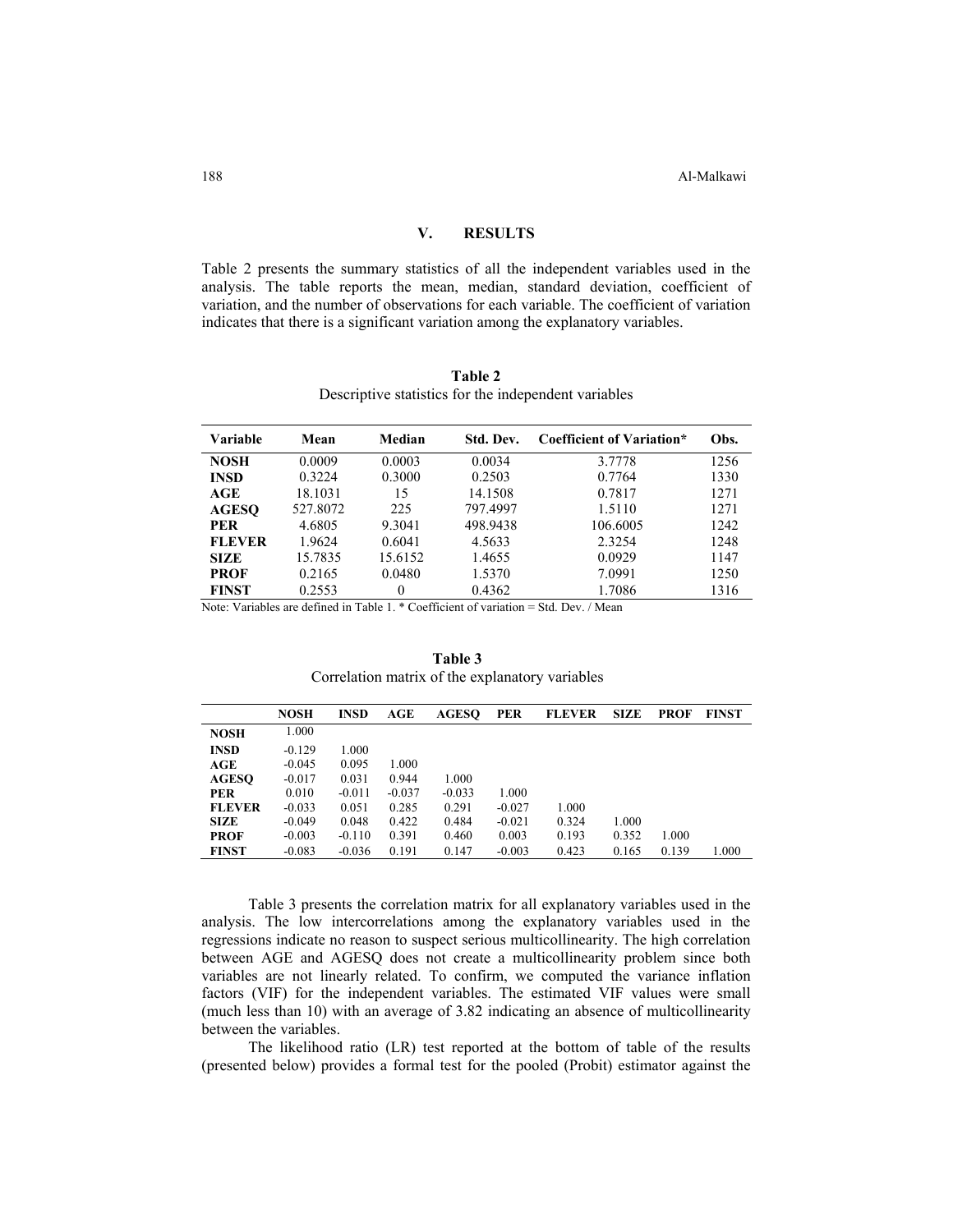random effects panel estimator. For all estimated regressions, the results of the LR test indicate that the panel-level variance component is important and, therefore, the pooled estimation is different from the panel estimation. The reported coefficient of Rho  $(\rho)$ , which is the panel-level variance component, provides a similar test. It represents the proportion of the total variance contributed by the panel-level variance component. In the case where  $\rho = 0$  the panel-level variance component is not important and the panel (Probit) estimator is not different from the pooled (Probit) estimator (see Stata 8 manual, StataCorp, 2003, p.176). The estimated value of Rho  $(\rho)$  in all regressions is significant.

 Table 4 presents the results of the maximum likelihood estimation (MLE) of the random effects Probit models for the decision to pay dividends or the probability that a firm will pay dividends. It reports the statistical significance of each variable along with economic significance (marginal effects)<sup>8</sup>. The Wald test statistics reject the null hypothesis that the parameters in the regression equations are jointly equal to zero (models 1-3).

 The general model (Model 1) includes nine variables and encompasses all of the models, with 1137 firm-year observations. Of the nine variables included in the model five are statistically different from zero (AGE, AGESQ, FLEVER, SIZE, and PROF), with the hypothesised signs. The general model is tested down to a more parsimonious model (Model 2). In this process two variables (NOSH, INSD) are dropped from the general model since the null hypothesis that those variables are jointly insignificant cannot be rejected  $[\chi^2(2) = 1.31; P-value = 0.520]$ . In testing Model 2 (restricted) against Model 1 (unrestricted), the null model (Model 2) is not rejected. In this case, the LRT statistic is LR = -2 [(-397.88) – (-397.05)] = 1.66, and the critical value from a  $\chi^2$ distribution, with 2 degrees of freedom, is  $5.991(P = 0.05)$ . Since the computed value is less than the critical value, the null hypothesis is not rejected i.e. the additional parameters in the general model (unrestricted) do not significantly increase the likelihood. Similarly, two variables (PER, FINST) are dropped from Model 2  $[\chi^2(2) =$ 0.44; P-value  $= 0.802$ ], which produces Model 3 where all the variables are statistically significant. Again, the null model (Model 3) is not rejected when tested against Model 2 [LRT statistic = 0.72, critical value with 2 degrees of freedom, = 5.991 ( $P = 0.05$ )].

 The variables NOSH and INSD, which are designed to provide direct test for the agency costs hypothesis  $(H<sub>1</sub>)$  seem to have no influence on the probability to pay dividends. The coefficient on NOSH is negative, inconsistent with the expected sign, and statistically not different from zero, indicating that ownership dispersion is not related to the decision to pay dividends in the case of Jordan. This result may be attributed to the special characteristic of the Jordanian capital market at which firms tend to have high levels of ownership concentration. In such a case, the concentration of ownership may lead to a concentration in control. Therefore, minority shareholders will not be able to exert much influence on dividend policy. Consistent with prediction, the coefficient on INSD, the proportion held by insiders, is negative. However, the coefficient is not statistically significant indicating that insider's holdings do not affect the decision to pay dividends.

 From models 1 and 2 the coefficients of FINST is not statistically different from zero, suggesting that industry effects seem to have no influence on the probability to pay dividends. Likewise, the variable price earnings ratio (PER) is not significant. The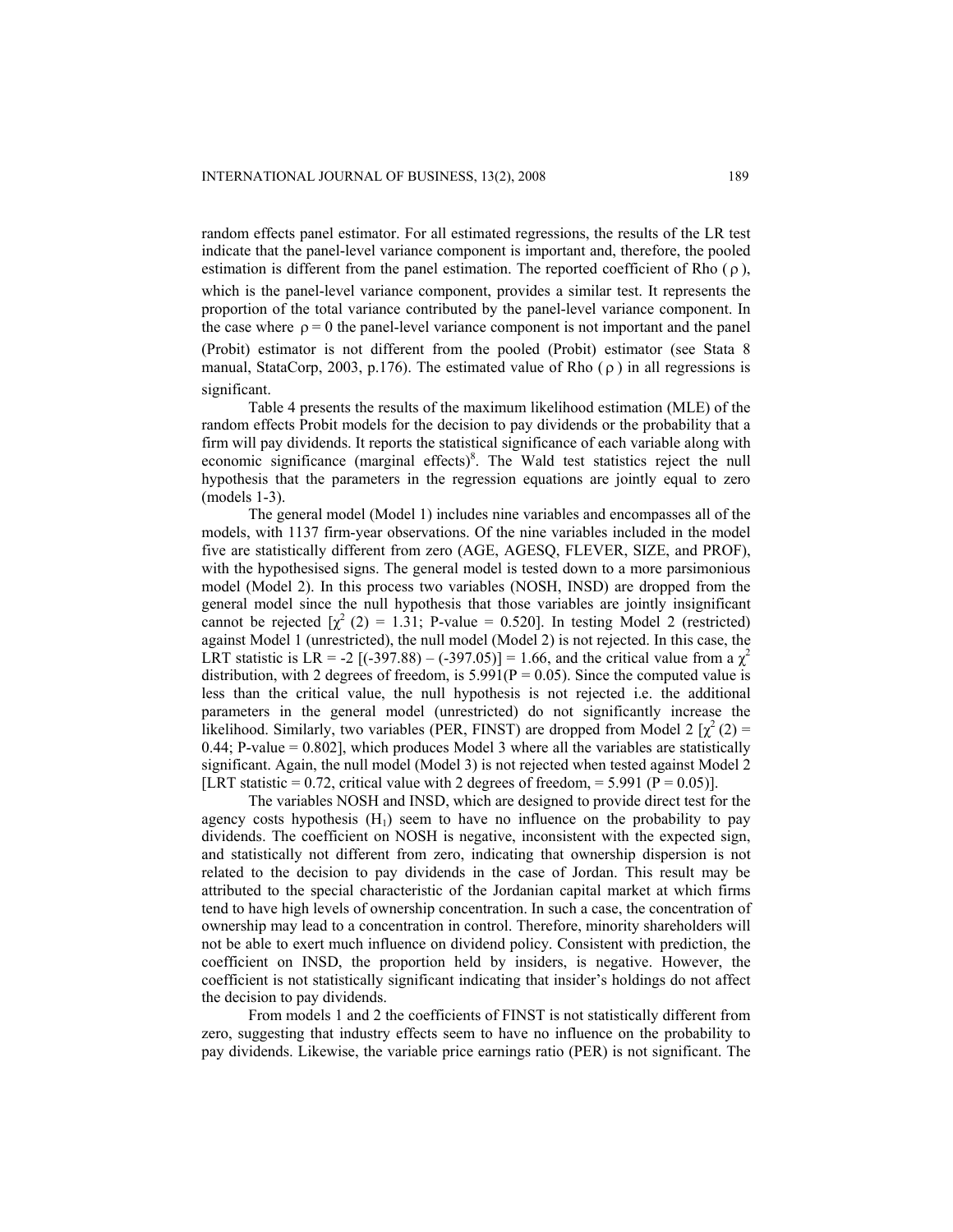variable PER is used as one proxy for growth and investment opportunities. However, the second proxy for growth and investment opportunities (AGE) is positive and highly significant with *t*-statistics of 2.87, 2.94 and 3.05 in models 1, 2 and 3, respectively. The age of the firm is consistently significant at the 1 percent level, suggesting that older firms with less growth options are more likely to pay dividends. This result provides support for the maturity hypothesis proposed by Grullon et al. (2002). That is, when a firm becomes mature its growth opportunities tend to decline resulting in lower capital expenditure needs, and thus increasing the probability to pay dividends. This result is also consistent with the agency costs of free cash flow hypothesis (Easterbrook, 1984, and Jensen, 1986). That is, when a mature firm has little or no investment opportunities, paying dividends will reduce the discretionary funds available to managers that could be wasted in perquisites or unprofitable projects.

 As hypothesised, the variable age square (AGESQ) is negative and statistically significant at 5 percent level. This indicates that the age of the firm is quadratically negatively related to dividend decision. That is, when a mature firm finds new investment opportunities or move from lower growth phase to a higher growth phase the probability to pay dividends will decline. This in turn is consistent with the picking order hypothesis of Myers and Majluf (1984).

 The results from Table 4 also show that financial leverage is negatively related to dividend decision. The coefficients on debt-to-equity ratio are negative and significant in models 1, 2 and 3 indicating that a higher level of financial leverage reduces the likelihood to pay dividends. From Model 3, for a 10 percentage point increase in leverage (FLEVER) the probability that a firm will pay dividends decreases by about 0.35 percentage points, all other factors being equal. Aivazian et al. (2003) found that debt and dividend payments are negatively related for firms operating in emerging markets, including Jordan.

Another variable found to be a determinant of corporate dividend decision in Jordan is the firm size  $(H_2)$ . As expected, Table 4 reports that the coefficients on size (SIZE) are positive and statistically significant at the 1 percent level. The effect of firm size on dividend decision is also economically significant. From Model 3, for a 10 percentage point increase in firm size as measured by market capitalisation (SIZE) will increase the probability of paying dividends by approximately 1.66 percentage points, other things being equal. The results presented here are consistent with the findings of Redding (1997) and Fama and French (2001) who found that the likelihood of paying dividends increases with firm size for US firms. The present results, however, are inconsistent with Aivazian et al. (2003) who found mixed results regarding the relationship between size and dividend policy for several emerging markets and especially for Jordan. The positive and significant relationship between dividend decision and size is consistent with the agency costs explanation of dividend policy. The intuition here is that the larger the firm, the more difficult (costly) is the monitoring, i.e. the greatest the agency problem (see Jensen and Meckling, 1976). Thus, dividends could play a role in helping to alleviate the agency problem. Also, the positive relation between the likelihood to pay dividends and size supports the generally accepted view proposed by many finance scholars that larger firms have easier access to capital markets (see, among others, Lloyd et al., 1985, Holder et al., 1998, and Fama and French, 2002), and have lower transaction costs associated with acquiring new financing as compared to small firms (Alli et al., 1993).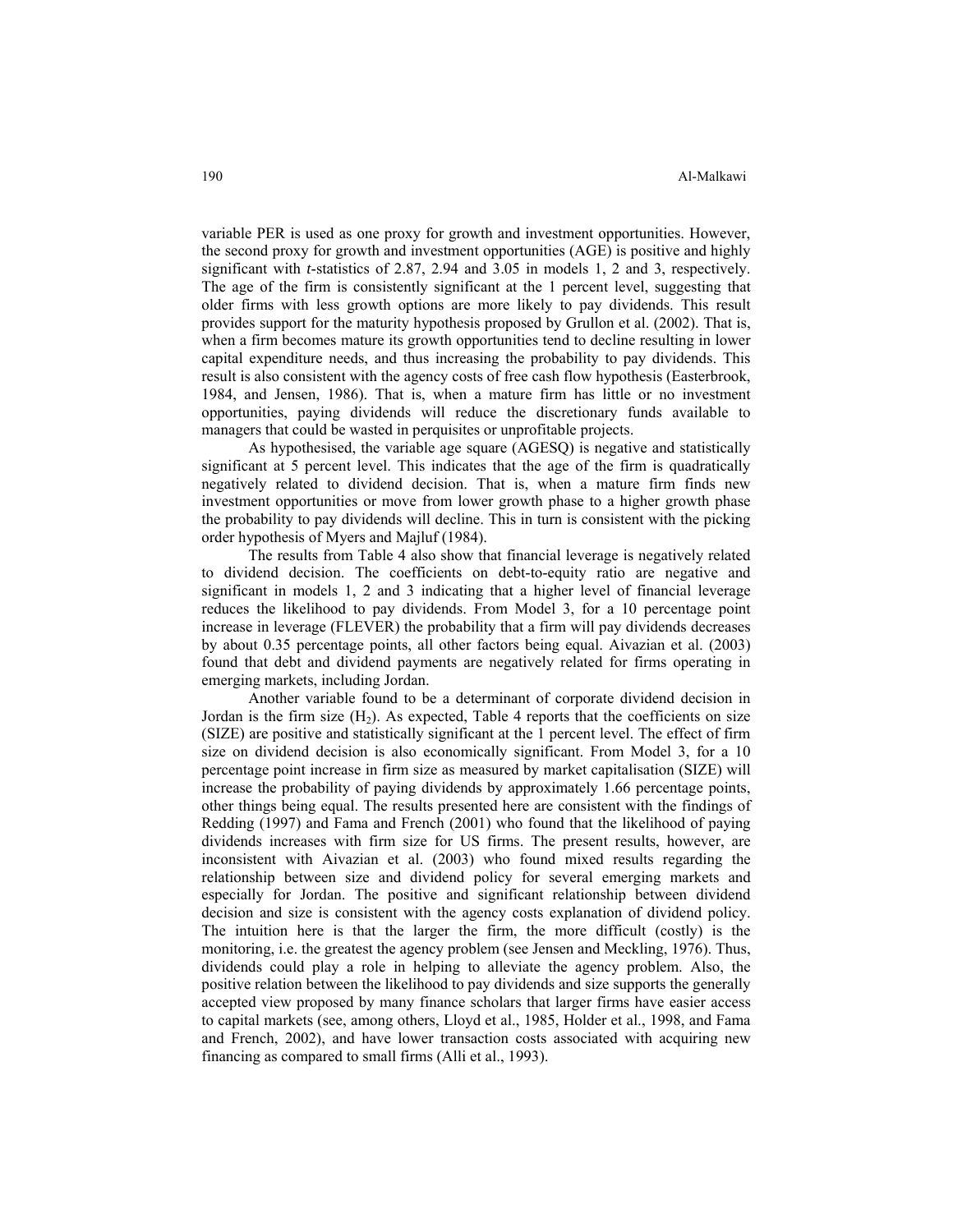j.

| <b>Dependent Variable = PYDIV</b> |                  |                 |                  |                 |                  |                |  |
|-----------------------------------|------------------|-----------------|------------------|-----------------|------------------|----------------|--|
| Independent                       | Model            |                 | <b>Model</b>     |                 | <b>Model</b>     |                |  |
| <b>Variables</b>                  | (1)              |                 | (2)              |                 | (3)              |                |  |
|                                   | Coefficient      | <b>Marginal</b> | Coefficient      | <b>Marginal</b> | Coefficient      | Marginal       |  |
|                                   | <b>Estimates</b> | <b>Effects</b>  | <b>Estimates</b> | <b>Effects</b>  | <b>Estimates</b> | <b>Effects</b> |  |
| Constant                          | $-9.06***$       |                 | $-7.18***$       |                 | $-7.085***$      |                |  |
|                                   | $(-5.41)$        |                 | $(-4.59)$        |                 | $(-4.50)$        |                |  |
| <b>NOSH</b>                       | $-101.553$       | $-34.71$        |                  |                 |                  |                |  |
|                                   | $(-1.06)$        |                 |                  |                 |                  |                |  |
| <b>INSD</b>                       | $-0.221$         | $-0.076$        |                  |                 |                  |                |  |
|                                   | $(-0.59)$        |                 |                  |                 |                  |                |  |
| AGE                               | $0.078***$       | 0.026           | $0.076***$       | 0.026           | $0.077***$       | 0.026          |  |
|                                   | (2.87)           |                 | (2.94)           |                 | (3.05)           |                |  |
| <b>AGESQ</b>                      | $-0.001**$       | $-0.000$        | $-0.001**$       | $-0.000$        | $-0.001**$       | $-0.000$       |  |
|                                   | $(-2.06)$        |                 | $(-2.09)$        |                 | $(-2.16)$        |                |  |
| <b>PER</b>                        | 0.000            | 0.000           | 0.000            | 0.000           |                  |                |  |
|                                   | (0.67)           |                 | (0.66)           |                 |                  |                |  |
| <b>FLEVER</b>                     | $-0.099***$      | $-0.034$        | $-0.103***$      | $-0.035$        | $-0.102***$      | $-0.035$       |  |
|                                   | $(-3.19)$        |                 | $(-3.21)$        |                 | $(-3.10)$        |                |  |
| <b>SIZE</b>                       | $0.476***$       | 0.163           | $0.490***$       | 0.167           | $0.489***$       | 0.166          |  |
|                                   | (4.71)           |                 | (4.76)           |                 | (4.76)           |                |  |
| <b>PROF</b>                       | $6.567***$       | 2.244           | $6.519***$       | 2.215           | $6.531***$       | 2.217          |  |
|                                   | (11.53)          |                 | (11.49)          |                 | (11.63)          |                |  |
| <b>FINST</b>                      | $-0.031$         | $-0.010$        | 0.019            | 0.007           |                  |                |  |
|                                   | $(-0.12)$        |                 | (0.08)           |                 |                  |                |  |
| Rho $(\rho)^*$                    | $0.500***$       |                 | $0.505***$       |                 | $0.501***$       |                |  |
|                                   | (6.81)           |                 | (7.09)           |                 | (7.10)           |                |  |
| No. of                            | 1137             |                 | 1137             |                 | 1137             |                |  |
| observatio                        |                  |                 |                  |                 |                  |                |  |
| ns                                |                  |                 |                  |                 |                  |                |  |
| Log                               | $-397.05$        |                 | $-397.88$        |                 | $-398.24$        |                |  |
| Likelihood                        |                  |                 |                  |                 |                  |                |  |
| Wald-                             | $\chi^2(9)$      |                 | $\chi^2(7)$      |                 | $\chi^2$ (5)     |                |  |
| test                              | $= 337.42$       |                 | $= 335.77$       |                 | $= 335.20$       |                |  |
| P-value                           | 0.000            |                 | 0.000            |                 | 0.000            |                |  |
| $L R test**$                      | 76.90            |                 | 80.97            |                 | 81.18            |                |  |
| P-value                           | 0.000            |                 | 0.000            |                 | 0.000            |                |  |

**Table 4**  Random effects of Probit models for dividend decision

Notes: \*, \*\*, \*\*\* Significant at the 10, 5 and 1 percent levels, respectively. First value for each estimate is the coefficient and *t*-statistics are in the parentheses. See Table 1 for variable definitions. **♣** The proportion of the total variance contributed by panel-level variance component **<sup>•</sup>** LR test denotes the likelihood-ratio test, which provides a test for pooled (Probit) estimator against the random effects panel estimator

 Like size, profitability (PROF) as measured by earnings per share seems to have a strong influence on the decision to pay dividends. The coefficients of PROF are highly significant for all regressions, with high marginal effects. A 10 percentage point increase in PROF results in an approximately 22 percentage point increase in the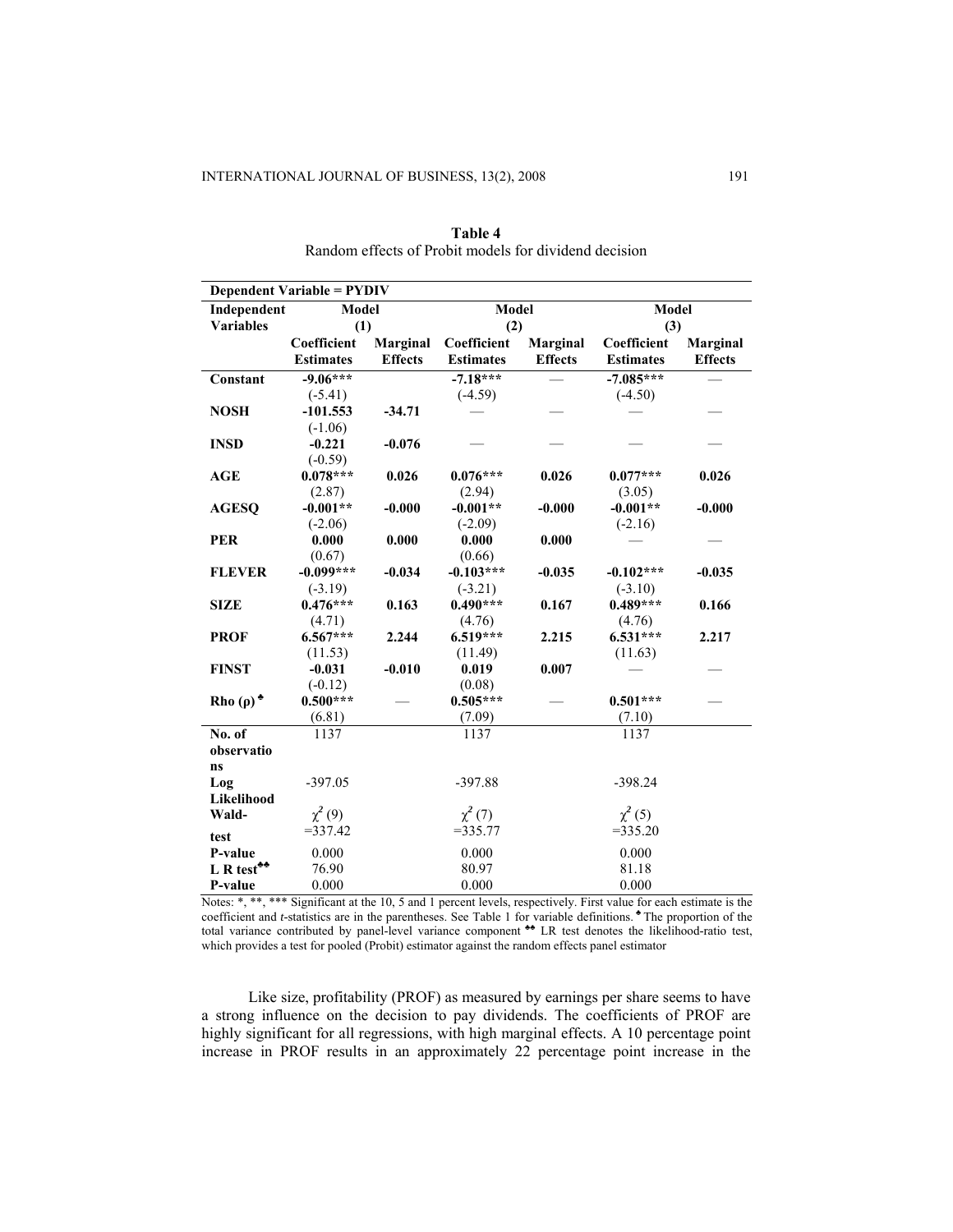likelihood of paying dividends, ceteris paribus. This suggests that more profitable firms are more likely to pay dividends. The significant positive relationship between profitability and dividends is generally consistent with the pecking order theory.

 In summary, the firm's decision to pay a dividend is positively correlated with age, size, and profitability. That is, larger, more profitable, and mature firms with few investment opportunities are much more likely to pay dividends. These findings are consistent with prior research including Barclay et al. (1995), Fama and French (2001), among others. The dividend decision is negatively related to the level of financial leverage.

## **VI. SUMMARY AND CONCLUTION**

The main objective of this paper has been to examine corporate dividend decisions of publicly traded companies in an emerging market, namely the ASE. Unlike other studies of dividend policy, the present study included both dividend-paying as well as non-dividend-paying firms. The analysis is based on 15-year unbalanced panel data with 1137 firm-year observations. The paper used Probit specifications to determine the factors influencing corporate dividend decisions in Jordan.

 The results showed that the industry effects seems not have impact on corporate dividend decisions. The variables that meant to provide a direct test for agency costs hypothesis found to be not related to corporate dividend decisions. However, this would not rule out the agency costs explanation of dividend policy.

 The results revealed that four factors can influence dividend decisions in Jordan. Larger, more profitable, and mature firms with few investment opportunities are much more likely to pay dividends. The firm's financial leverage found to have negative impact on the likelihood to pay dividends. The results also suggested a quadratic relationship between the age of firm and dividend decisions. Taken together, the findings, to some extent, provide support for agency costs explanation of dividend policy and broadly consistent with the picking order hypothesis. The study demonstrated that much of the existing theoretical literature on dividend policy can be applied to an emerging capital market such as Jordan.

## **ENDNOTES**

- 1. See Lease et al. (2000) and Al-Malkawi (2005) for a comprehensive review of dividend policy theories.
- 2. The largest ten companies listed on ASE accounted for about 67 percent of total market capitalisation.
- 3. For further evidence, see, for example, Agrawal and Jayaraman (1994).
- 4. Of course, this is not strictly true, since firms could pay dividends out of earlier profits (retained earnings).
- 5. Firm's age is calculated as the difference between the calendar year at *t* and the establishment date of the firm as reported in the ASE database.
- 6. The statistical software (Stata 8.0) used in this study, however, has excluded eight companies from the analysis
- 7. See Butler and Moffit (1982) or Arulampalam (1999) for the likelihood function. The estimation is conducted using STATA (version 8).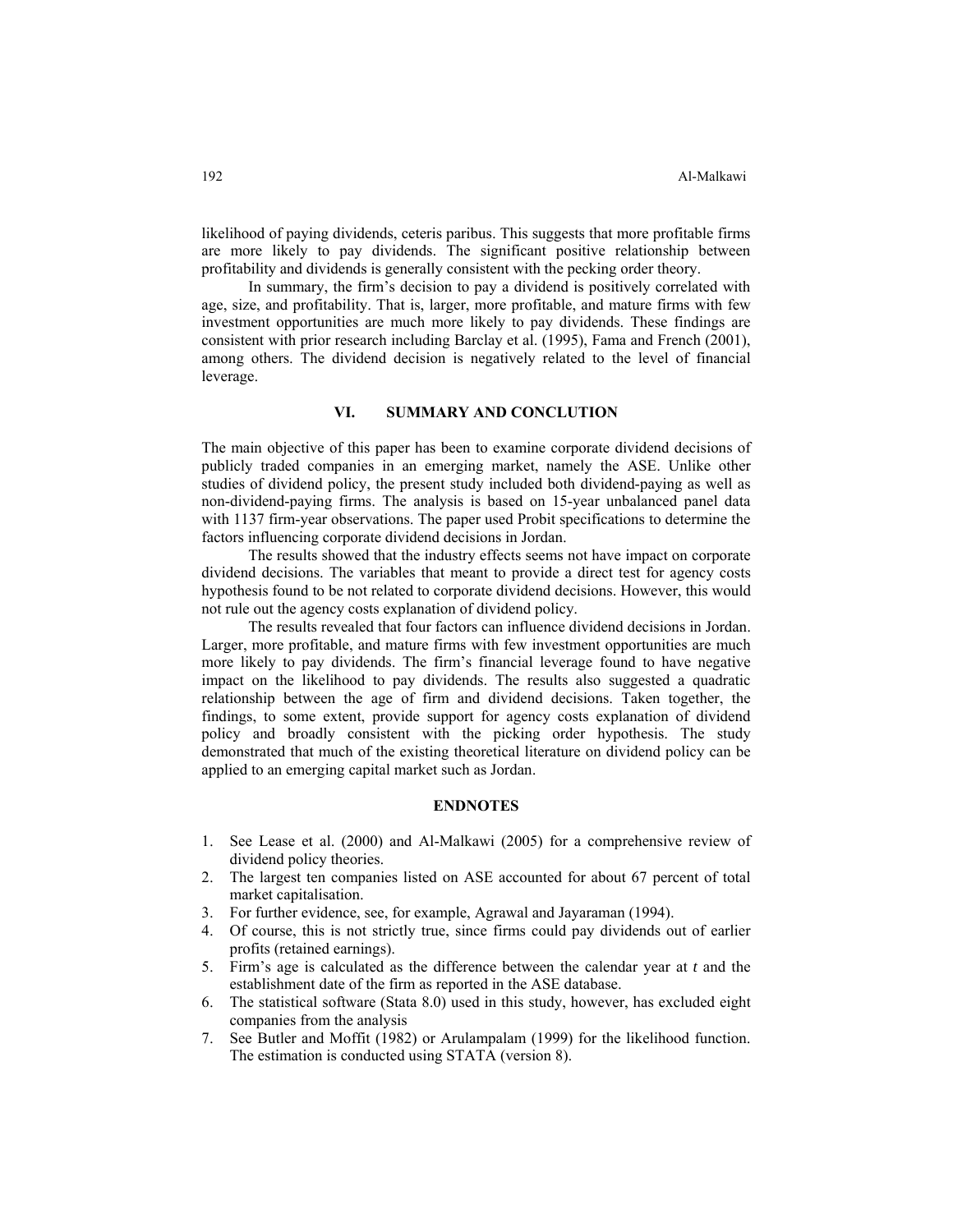8. For computing the marginal effects see, for example, Arulampalam (1999) and Greene (2003).

#### **REFERENCES**

- Adaoglu, Cahit, 2000, "Instability in the Dividend Policy of the Istanbul Stock Exchange (ISE) Corporations: Evidence from an Emerging Market", *Emerging Markets Review* 1, 252-270.
- Agrawal, Anup, and Narayanan Jayaraman, 1994, "The Dividend Policies of All-equity Firms: A Direct Test of the Free Cash Flow Theory", *Managerial and Decision Economics* 15, 139-148.
- Aivazian, Varouj, Laurence Booth, and Sean Cleary, 2003, "Do Emerging Market Firms Follow Different Dividend Policies From U.S. Firms?", *The Journal of Financial Research* 26, 371-387.
- Allen, Franklin , Antonio E. Bernardo, and Ivo Welch, 2000, "A Theory of Dividends Based on Tax Clienteles", *Journal of Finance* 55, 2499-2536.
- Alli, Kasim L., A.Qayyum Khan, and Gabriel G. Ramirez, 1993, "Determinants of Corporate Dividend Policy: A Factorial Analysis", *The Financial Review* 28, 523- 547.
- Al-Malkawi, Husam-Aldin Nizar, 2005, "Dividend Policy of Publicly Quoted Companies in Emerging Markets: The Case of Jordan", Doctoral Thesis, School of Economics and Finance (University of Western Sydney, Sydney).
- Ang, James S., and Pamela P. Peterson, 1984, "The Leasing Puzzle", *Journal of Finance* 39, 1055-1065.
- Arulampalam, Wiji, 1999, "A Note on Estimated Coefficients in Random Effects Probit Models", *Oxford Bulletin of Economics and Statistics* 61, 597-602.
- Bali, Rakesh, 2003, "An Empirical Analysis of Stock Returns Around Dividend Changes", *Applied Economics* 35, 51-61.
- Barclay, Michael J., 1987, "Dividends, Taxes, and Common Stock Prices: The Ex-Dividend Day Behavior of Common Stock Prices Before the Income Tax", *Journal of Financial Economics* 19, 31-44.
- Barclay, Michael J., Clifford W. Smith, and Ross L. Watts, 1995, "The Determinants of Corporate Leverage and Dividend Policies", *Journal of Applied Corporate Finance* 7, 4-19.
- Bhattacharya, Sudipto, 1979, "Imperfect Information, Dividend Policy, and "the Bird in the Hand" Fallacy", *Bell Journal of Economics* 10, 259-270.
- Butler, J. S., and Robert Moffit, 1982, "A Computationally Efficient Quadrature Procedure for the One-Factor Multinomial Probit Model", *Econometrica* 50, 761- 764.
- Deshmukh, Sanjay, 2003, "Dividend Initiations and Asymmetric Information: A Hazard Model", *Financial Review* 38, 351-368.
- Easterbrook, Frank H., 1984, "Two Agency Costs Explanations of Dividends", *American Economic Review* 74, 650-659.
- Elston, Julie Ann, 1996, "Dividend Policy and Investment: Theory and Evidence from US Panel Data", *Managerial and Decision Economics* 17, 267-275.
- Evans, David S, 1987, "Tests of Alternative Theories of Firm Growth", *Journal of Political Economy* 95, 657-674.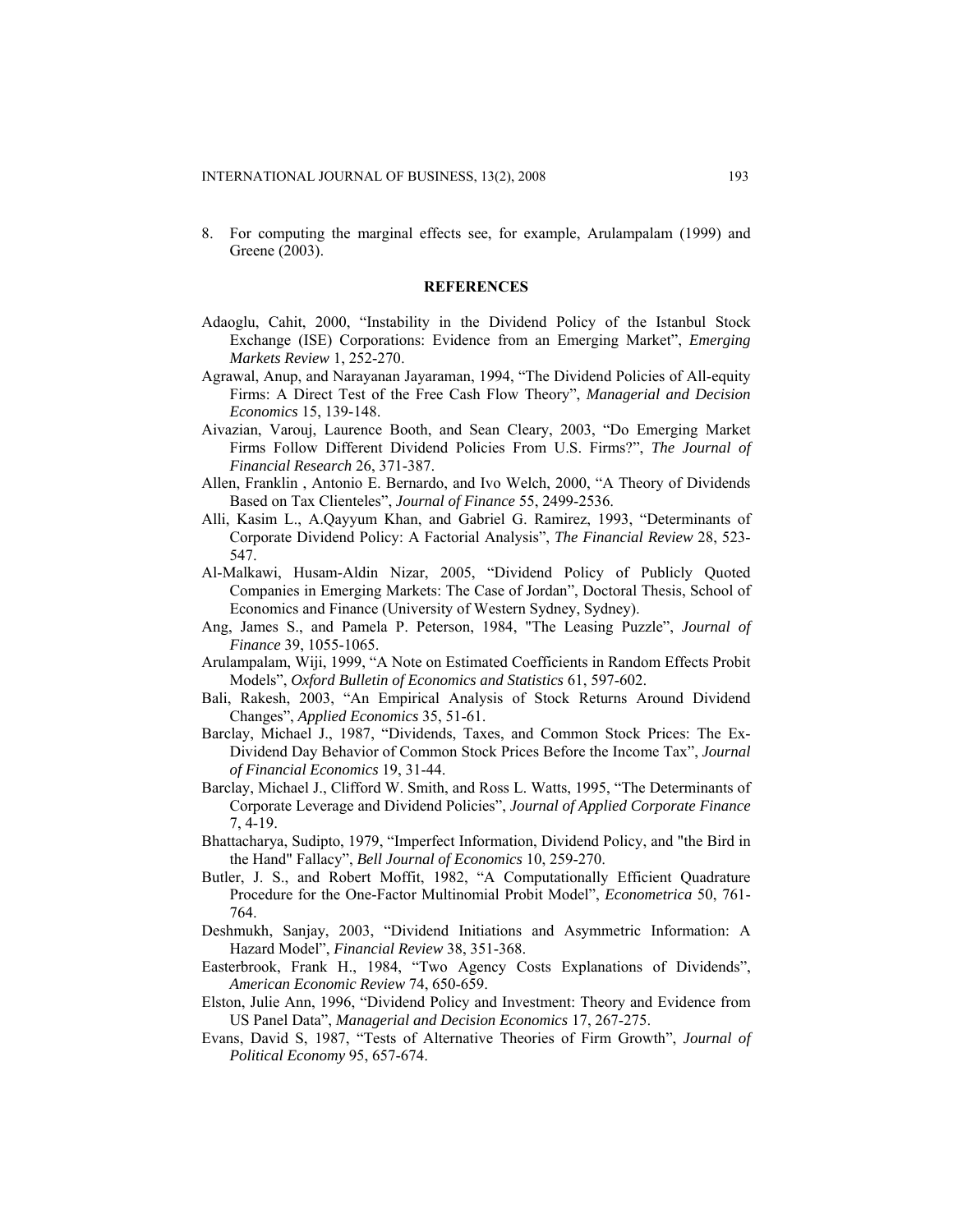- Fama, Eugene F., and Kenneth R. French, 2001, "Disappearing Dividends: Changing Firm Characteristics or Lower Propensity to Pay?", *Journal of Financial Economics* 60, 3-43.
- Fama, Eugene F., and Kenneth R. French, 2002, "Testing Trade-Off and Pecking Order Predictions About Dividends and Debt", *The Review of Financial Studies* 15, 1-33.
- Farinas, Jose C., and Lourdes Moreno, 2000, "Firms' Growth, Size and Age: A Nonparametric Approach", *Review of Industrial Organization* 17, 249-265.
- Fazzari, Steven M., R. Glenn Hubbard, and Bruce C. Petersen, 1988, "Financing Constraints and Corporate Investment", *Brooking Papers on Economic Activity* 1, 141-195.
- Glen, Jack D., Yannis Karmokolias, Robert R. Miller, and Sanjay Shah, 1995, "Dividend Policy and Behavior in Emerging Markets", Discussion Paper No. 26, (International Financial Corporation).
- Greene, William H., 2003. *Econometric Analysis* (Pearson Education, New Jersey).
- Grullon, Gustavo, Roni Michaely, and Bhaskaran Swaminathan, 2002, "Are Dividend Changes a Sign of Firm Maturity?", *Journal of Business* 75, 387-424.
- Gugler, Klaus, and B. Burcin Yurtoglu, 2003, "Corporate Governance and Dividend Pay-Out Policy in Germany, *European Economic Review* 47, 731-758.
- Han, Ki C., Suk Hun Lee, and David Y. Suk, 1999, "Institutional Shareholders and Dividends", *Journal of financial and Strategic Decisions* 12, 53-62.
- Hendry, David F., 1995. *Dynamic Econometrics* (Oxford University Press, New York).
- Holder, Mark E., Frederick W. Langrehr, and J. Lawrence Hexter, 1998, "Dividend Policy Determinants: An Investigation of the Influences of Stakeholder Theory", *Financial Management* 27, 73-82.
- Huergo, Elena, and Jordi Jaumandreu, 2004, "Firms' Age, Process Innovation and Productivity Growth", *International journal of Industrial Organization* 22, 541- 559.
- Jensen, Gerald R., Donald P. Solberg, and Thomas S. Zorn, 1992, "Simultaneous Determination of Insider Ownership, Debt, and Dividend Policies", *Journal of Financial and Quantitative Analysis* 27, 274-263.
- Jensen, Michael C., 1986, "Agency Costs of Free Cash Flow, Corporate Finance, and Takeovers", *American Economic Review* 76, 323-329.
- Jensen, Michael C., and William H. Meckling, 1976, "Theory of the Firm: Managerial Behavior, Agency Costs and Ownership Structure", *Journal of Financial Economics* 3, 305-360.
- Kim, Byeong Soo, and G. S. Maddala, 1992, "Estimation and Specification Analysis of Models of Dividend Behavior Based on Censored Panel Data", *Empirical Economics* 17, 111-124.
- Kumar, P. C., and George P. Tsetsekos, 1999, "The Differentiation of 'Emerging' Equity Markets", *Applied Financial Economics* 9, 443-453.
- Lang, Larry H. P., and Robert H. Litzenberger, 1989, "Dividend Announcements: Cash Flow Signalling vs. Free Cash Flow Hypothesis", *Journal of Financial Economics* 24, 181-191.
- Lease, Ronald C., Kose John, Avner Kalay, Uri Loewenstein, and Oded H. Sarig, 2000. *Dividend Policy: Its Impact on Firm Value* (Harvard Business School Press, Boston, Massachusttes).